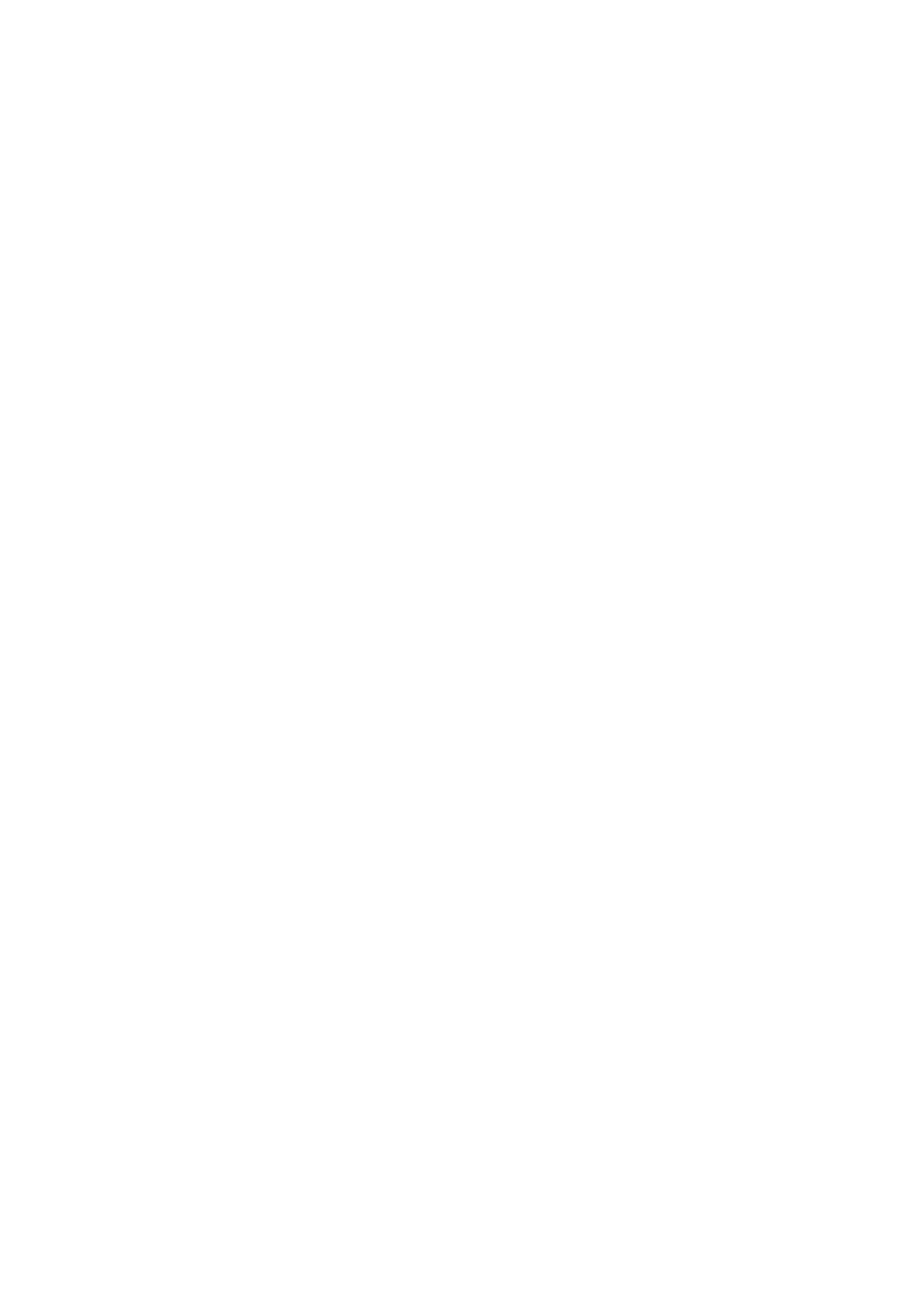# Broadening Perspectives in the History of Dictionaries and Word Studies

Edited by

Hans Van de Velde and Fredric T. Dolezal

Cambridge **Scholars** Publishing

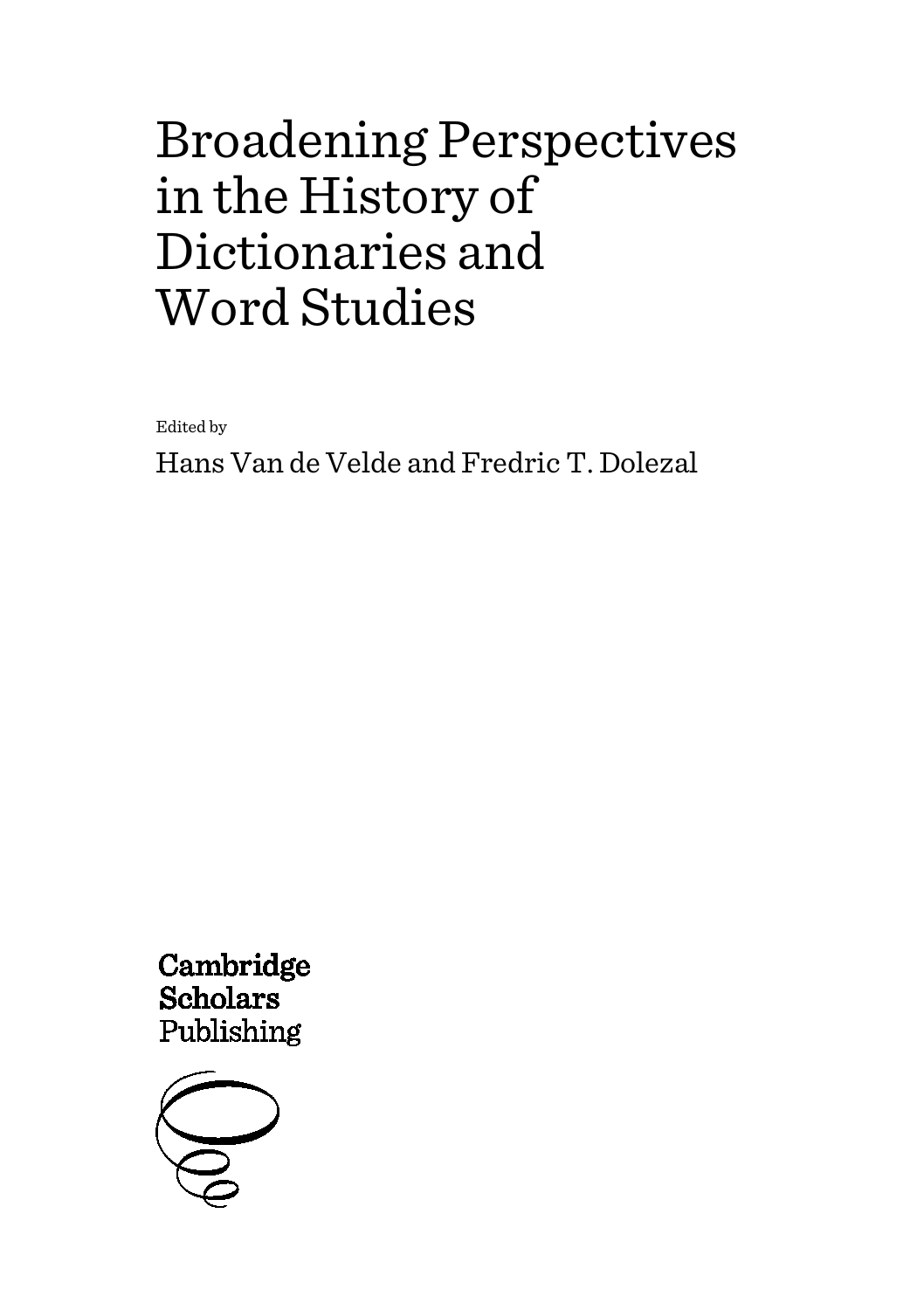Broadening Perspectives in the History of Dictionaries and Word Studies

Edited by Hans Van de Velde and Fredric T. Dolezal

This book first published 2021

Cambridge Scholars Publishing

Lady Stephenson Library, Newcastle upon Tyne, NE6 2PA, UK

British Library Cataloguing in Publication Data A catalogue record for this book is available from the British Library

Copyright © 2021 by Hans Van de Velde and Fredric Dolezal and contributors

All rights for this book reserved. No part of this book may be reproduced, stored in a retrieval system, or transmitted, in any form or by any means, electronic, mechanical, photocopying, recording or otherwise, without the prior permission of the copyright owner.

ISBN (10): 1-5275-7432-6 ISBN (13): 978-1-5275-7432-8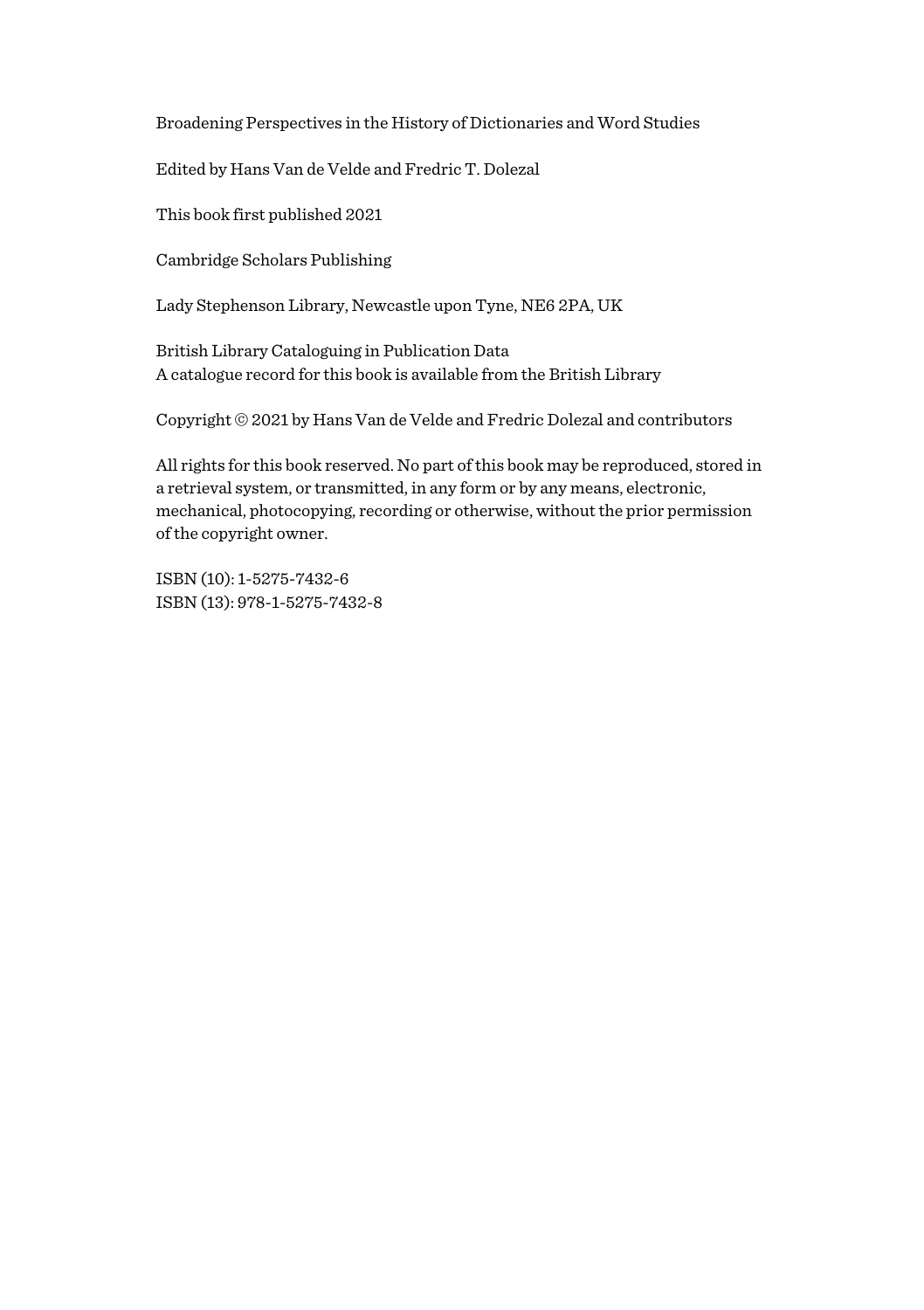## TABLE OF CONTENTS

| Broadening Perspectives in the History of Dictionaries and Word Studies                                                                                                    |
|----------------------------------------------------------------------------------------------------------------------------------------------------------------------------|
| Fredric T. Dolezal and Hans Van de Velde                                                                                                                                   |
| Lexicographical Planning and Official Ideology: The Case of China's<br>National Plans for the Compilation and Publication of Lexicographical<br>Works<br>Chiara Bertulessi |
|                                                                                                                                                                            |
|                                                                                                                                                                            |
| Linguistic Features and Literary Value of Almanca Tuhfe / Deutsches<br>Geschenk (1916)                                                                                     |
| Harald Bichlmeier and Güler Doğan Averbek                                                                                                                                  |
|                                                                                                                                                                            |
| Old Frisian Terms in the Deutsches Rechtswörterbuch. The Multilingual<br>Approach of the Dictionary of Historical German Legal Terms                                       |
| <b>Andreas Deutsch</b>                                                                                                                                                     |
|                                                                                                                                                                            |
| Jens Christian Svabo's Glossary: The Oral Tradition at the Beginning<br>of Faroese Lexicography<br>Chiara Benati                                                           |
|                                                                                                                                                                            |
| A Minor Period of a Major Language: Lexicographical Approaches                                                                                                             |
| to Late Old English                                                                                                                                                        |
| Rachel Fletcher                                                                                                                                                            |
|                                                                                                                                                                            |
| Beyond the "Grimm": German Historical Lexicography after Deutsches                                                                                                         |
| Wörterbuch<br>Volker Harm                                                                                                                                                  |
|                                                                                                                                                                            |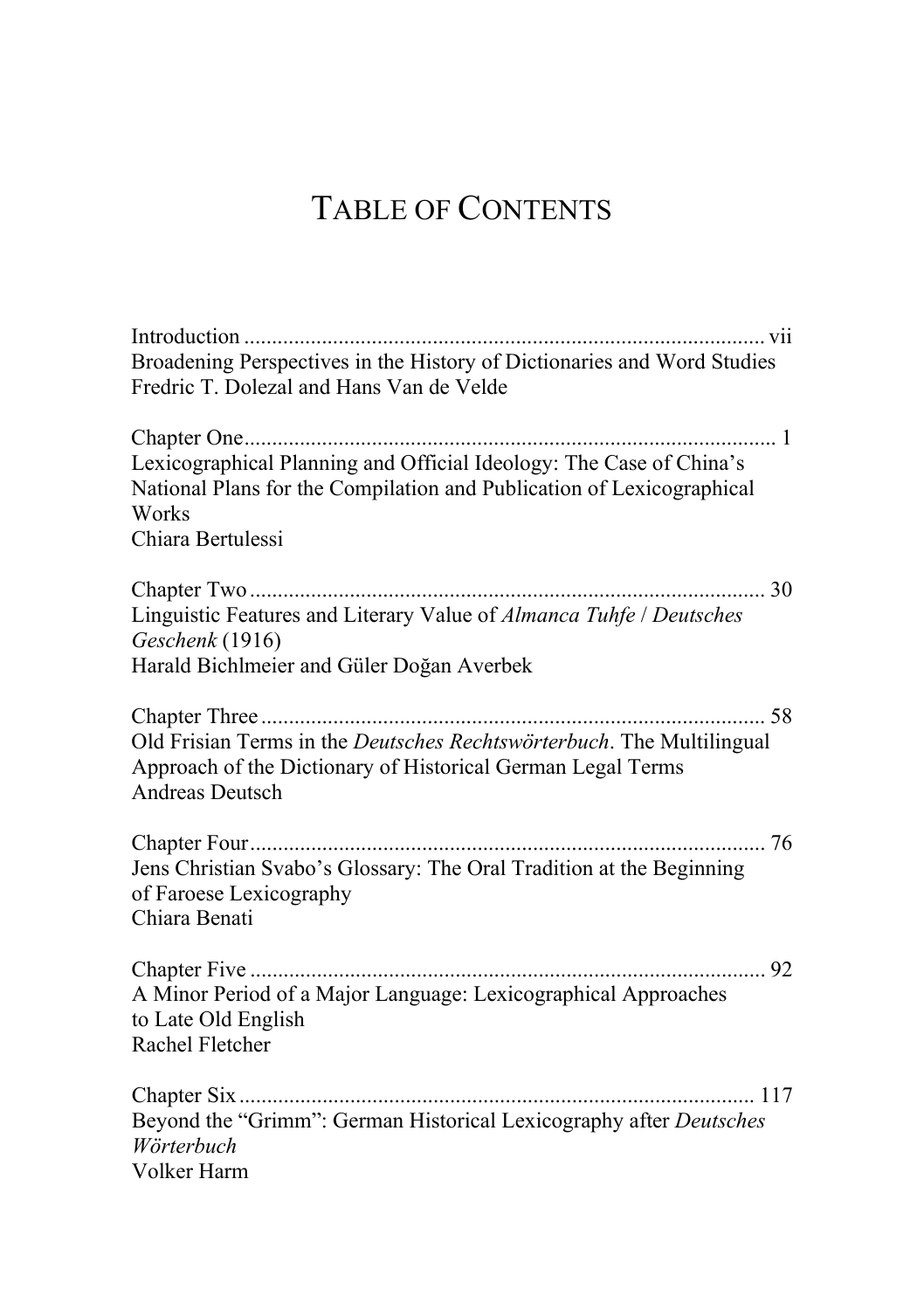| V1 | Table of Contents |
|----|-------------------|
|    |                   |

| Old Onomatopoeia: What Etymological Dictionaries Tell Us About<br>Sound Imitation in Extinct Languages<br>Maria A. Flaksman                                                     |
|---------------------------------------------------------------------------------------------------------------------------------------------------------------------------------|
| Scientific Eponyms throughout the History of English Scholarly<br>Journal Articles<br>Katrin Menzel                                                                             |
| German Paronym Dictionaries: The Shift from Prescriptive Print<br><b>Editions to Electronic Corpus-Based Resources</b><br>Petra Storjohann                                      |
| The Making of the Historical Dictionary of Modern Greek: Problems<br>and Solutions in the Domain of Historical and Dialectal Lexicography<br>Io Manolessou and Georgia Katsouda |
| The Importance of the Bible Translation for the Old Czech Lexicography<br>Kateřina Voleková                                                                                     |
| Historical Online Dictionary as a Dynamic Process: Fourteen Years<br>and Three Stages of the Electronic Dictionary of Old Czech<br>Irena Fuková and Markéta Pytlíková           |
| Latin and Italian Influence on Croatian Dictionaries up to Jakov Mikalja's<br>Thesaurus Linguae Illyricae<br>Ana Mihaljević.                                                    |
| A Select History of Modern Russian-Tajik Special Lexicography<br>Abdusalom Mamadnazarov                                                                                         |
| Lexicography of Frisian<br>Frits van der Kuip, Janneke Spoelstra and Willem Visser                                                                                              |
|                                                                                                                                                                                 |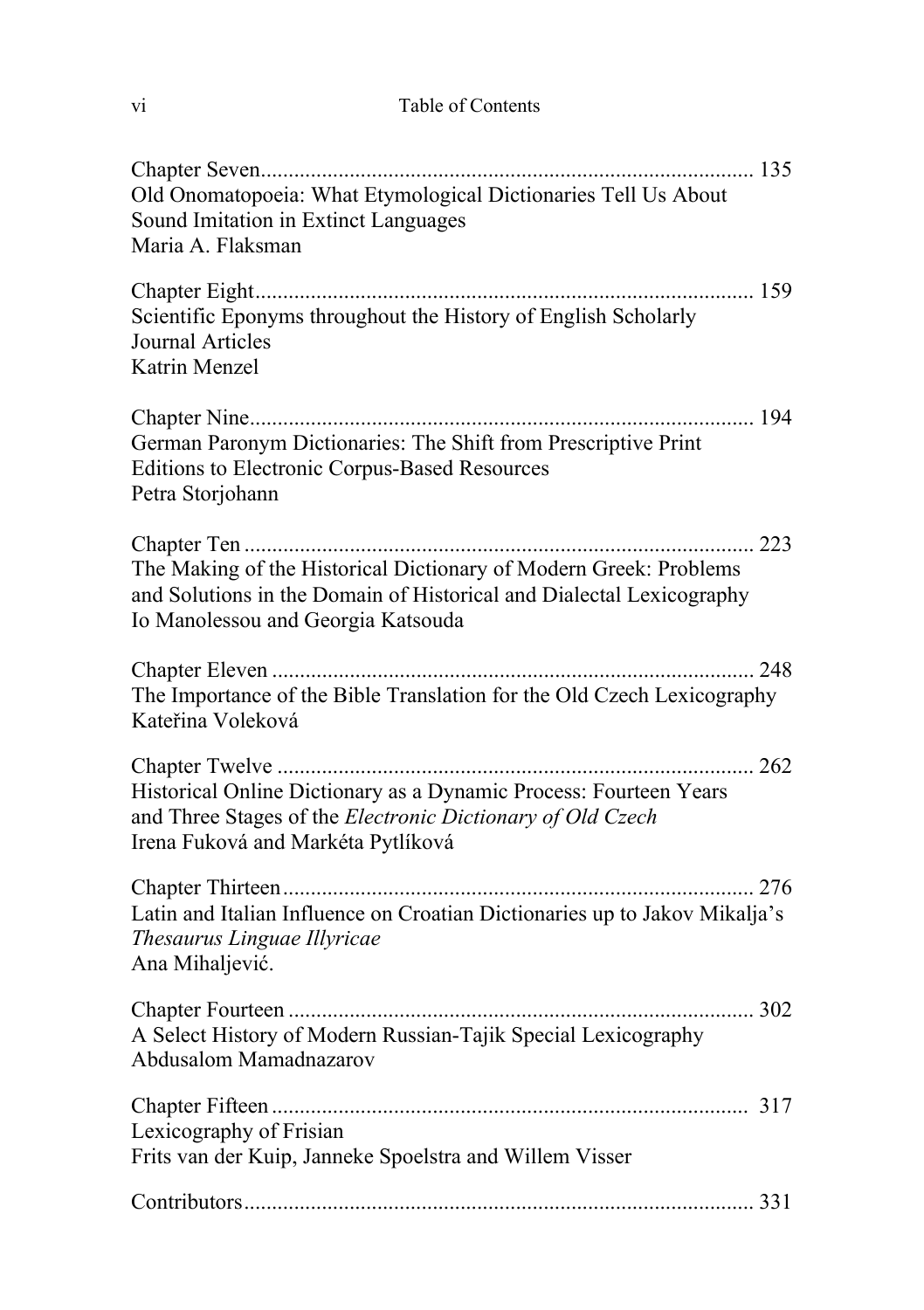### **INTRODUCTION**

## BROADENING PERSPECTIVES IN THE HISTORY OF DICTIONARIES AND WORD STUDIES

## FREDRIC T. DOLEZAL AND HANS VAN DE VELDE

*It goes without saying that history[narration] is possible only because there are traces of history* [events], usually called "sources"; and it also stands to reason that old dictionaries, being themselves part of history<sub>[events]</sub> are eminent sources for history<sub>[narration]</sub>, or historiography of language. *(Zgusta 2006, 5)* 

*Dem Wörterbuch eignet das Wort dann erst, wenn es mit einem Begriff inning verbunden und in gemachter Form in irgend einnem Sprachdenkmal erscheint.* 

*[The word belongs in the dictionary only when it is intimately connected with a notion and when having an established form it occurs in a text.] (Passow 1812, 8; [Zgusta 2006, 27])1*

### **1. Words, dictionaries, and the literariness of lexicography**

Franz Passow claimed that every word has a history, and to this one might add that every word with a history also has a bibliography. From the perspective of literary lexicography, a history of dictionaries becomes an exploration of the bibliographic repository of literary history; by combining the critical literary and linguistic approach the policies and decisions of the lexicographer are embedded in cultural and aesthetic domains. Dictionaries and the word studies found within them are reflections not only of a

<sup>1 (1)</sup> *Lexicography Then and Now: Selected Essays*. Zgusta, Ladislav. 2006. Eds. Fredric S.F. Dolezal and Thomas B.I. Creamer. Max Niemeyer Verlag: Tübingen; (2) Passow, Franz. 1812. *Über Zweck, Anlage und Ergänzung Griechischer Wörterbücher*. Berlin: F. Maurer.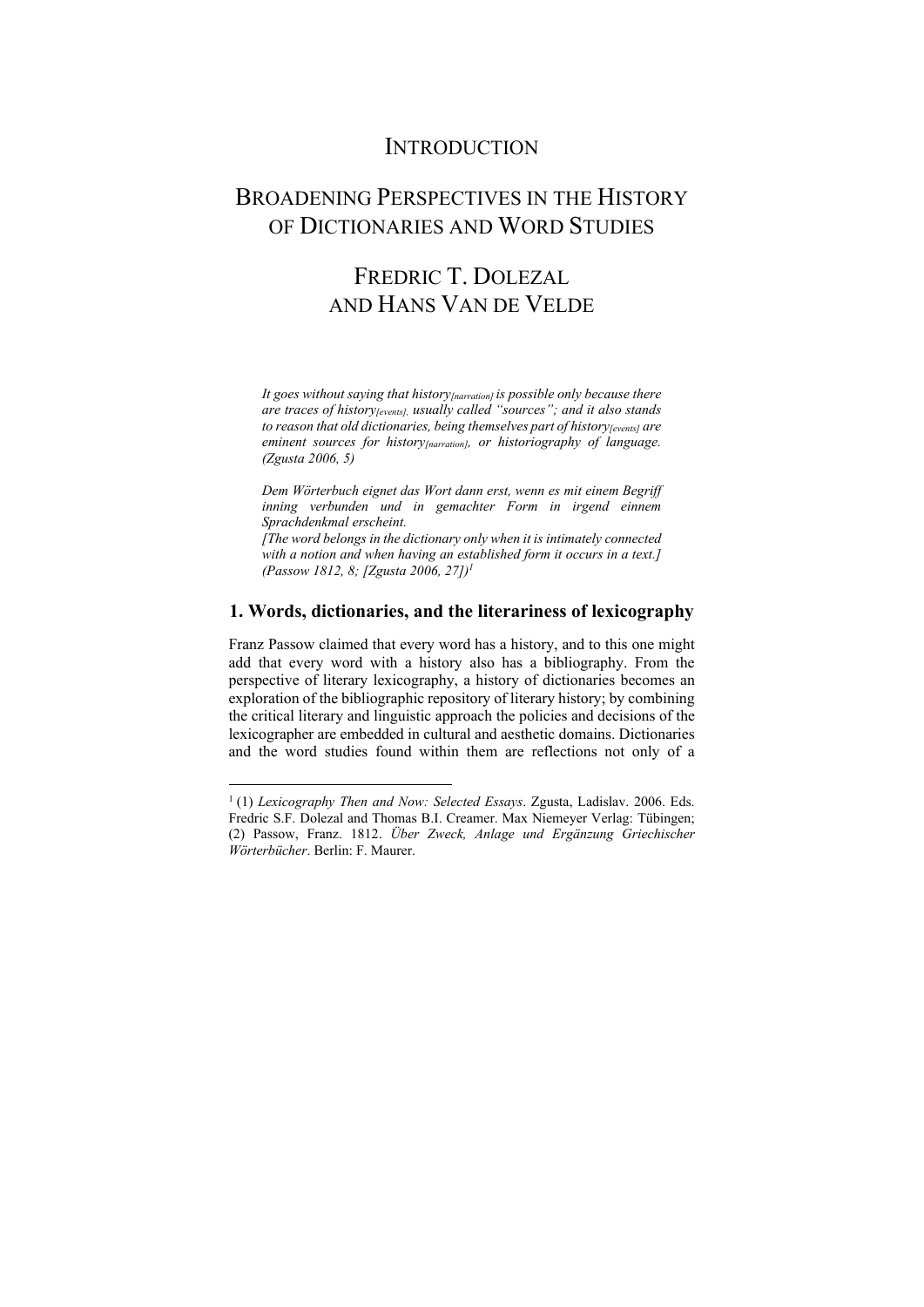linguistic community in the narrowest conception, but also a repository and reflection of the culture and literary communities of the time in which the dictionaries are published. However, print or virtual dictionaries, as all bibliographic texts, can only be incomplete repositories; broadly speaking, some texts and words have been lost over time, just as some words have never been collected from texts that do still exist.

The research found in the following pages of this volume continues developing and expanding previous studies in the series of volumes dedicated to historiographical lexicography and lexicology (see Section 3 below for a list of previous *International Conference for Historical Lexicography and Lexicology* meetings and publications)—for instance, the study of manuscripts and print artifacts; dictionaries and standard varieties; biographies; bibliography and text analyses; dictionary production; a variety of critical literary and linguistic perspectives; and corpus and digital analyses. The proof and demonstration of the joint literary and linguistic basis of lexicography and lexicology is well inscribed in the following pages of this volume.

*Broadening Perspectives in the History of Dictionaries and Word Studies* represents a selection of papers originally presented at the *10th International Conference on Historical Lexicography and Lexicology* (*ICHLL*) held on June 12-14, 2019 at the Fryske Akademy at Leeuwarden (the Netherlands). The theme of ICHLL 10 was 'The history of lexicography and lexicology of smaller languages' with papers on other topics in the history of lexicography and lexicology also welcomed. Each ICHLL provides a platform for scholars and researchers to present their papers and share their research, their experiences, their ideas, and the practical challenges encountered and/or the solutions adopted concerning the history of dictionaries, the making of historical dictionaries, as well as historical lexicology. Thirty-seven papers were originally presented at the conference. The chapters in this book are expanded and revised, peer-reviewed versions of a selection of those papers that were submitted for publication.

ICHLL 10, proposed by Anne Dykstra, was locally sponsored by the *Fryske Akademy*. The organizers and conveners of the conference were Hans Van de Velde (chair, Fryske Akademy), Rolf H. Bremmer Jr (Leiden University/Fryske Akademy), and Willem Visser (secretary, Fryske Akademy/Rijksuniversiteit Groningen). Since its foundation in 1938, Fryske Akademy has been the lexicographic institute for Frisian.

Each of the meetings of ICHLL is locally sponsored under the aegis of the *International Society for Historical Lexicography and Lexicology* (ISHLL)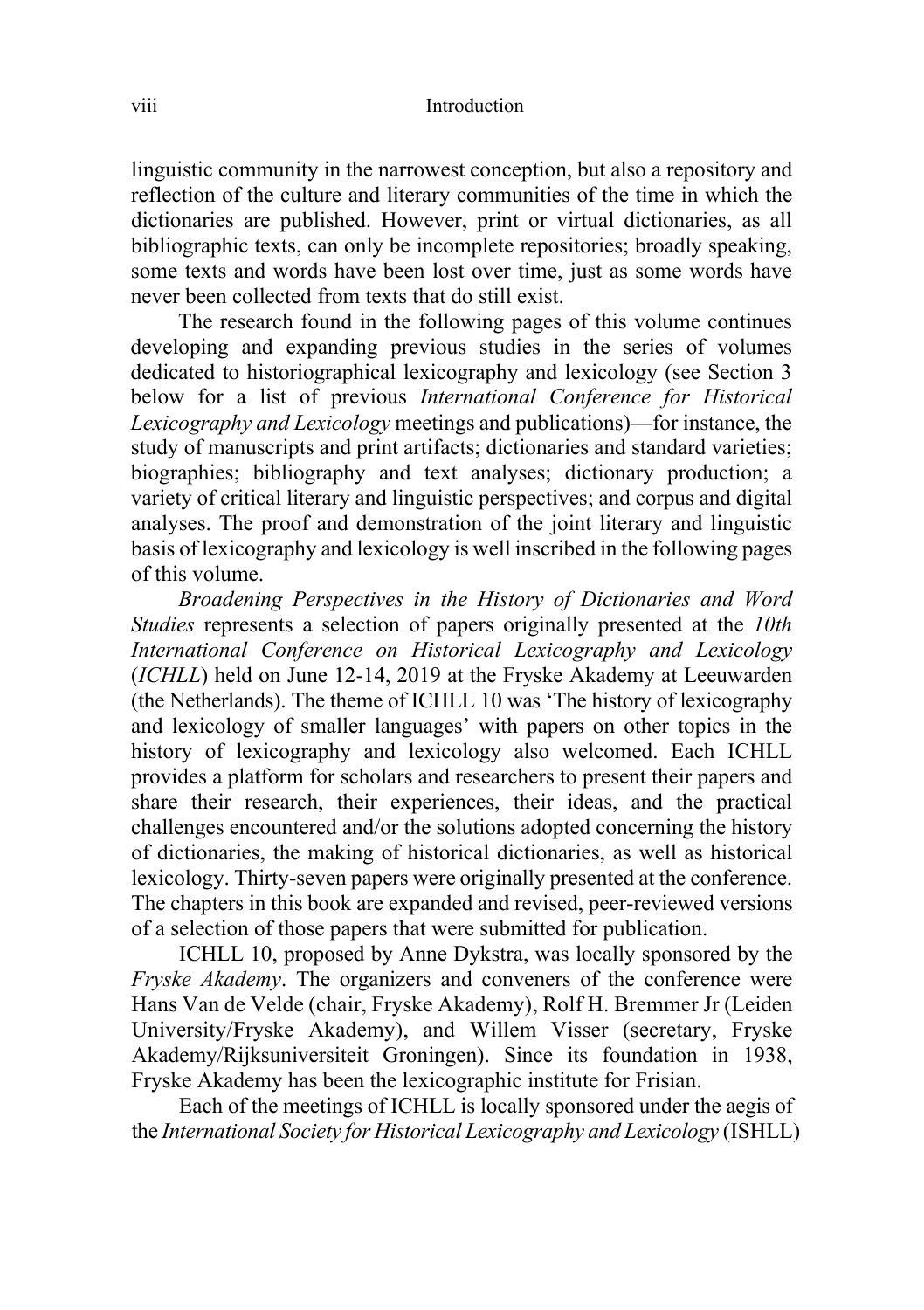and embraces the broad range of topics and disciplinary approaches of the scholarly interests of the members of  $ISHLL^2$  $ISHLL^2$ .

#### **2. An Overview**

The first contribution, from **Chiara Bertulessi**, opens up a discussion of the relationships between lexicography and ideology ("a specific representation of reality within a given context") from the theoretical perspective of critical lexicography. She defines this analytical approach as a "research field that falls within the scope of metalexicography". This article then adds to the growing attention to the development and definition of critical lexicography, and consequently challenges a greaterscholarly attention to metalexicography as part of, not distinct from, lexicography as practice.

This interplay of production and reception is framed in the context of how the leadership of the People's Republic of China has placed importance on lexicographic theory, practice and production within the nation. The emphasis on language reform and lexicographical activities began soon after the founding of the People's Republic in 1949. Bertulessi offers the reader a "diachronic perspective to identify the changes in the ways in which the political objectives associated to the field of lexicography have changed since the mid-1970s". More generally, looking at a wider range of dictionary production and history, Bertulessi calls for a perspective that addresses how the production of dictionaries, and all the related activities that entails, support the construction and reception of dominant ideologies within a language community. She performs the specific critical study of lexicography in the People's Republic of China through a close reading of official documents that show an exchange and contestation of linguistic and lexicographic ideas that guide an assessment of dictionary history and the progress of dictionary production.

Other articles in this collection also ask questions about the relationships between "reform", "standardization", and the "prescription of linguistic standards" in the respective vernaculars; we shall see that these notions that seem always present, covertly or overtly, within discussions of grammars and dictionaries deserve a wider perspective than the conventional binary description/prescription formula supplies.

<span id="page-8-0"></span><sup>2</sup> ISHLL is a society of scholars working on the world history of dictionaries, the making of all types of dictionaries across languages and cultures, critical lexicography, and historical lexicology. It was established as a result of the first *International Conference on Historical Lexicography and Lexicology*, which was organized by Julie Coleman and took place in Leicester, England in 2002. For further information: <http://calepino.uga.edu/wordpress/>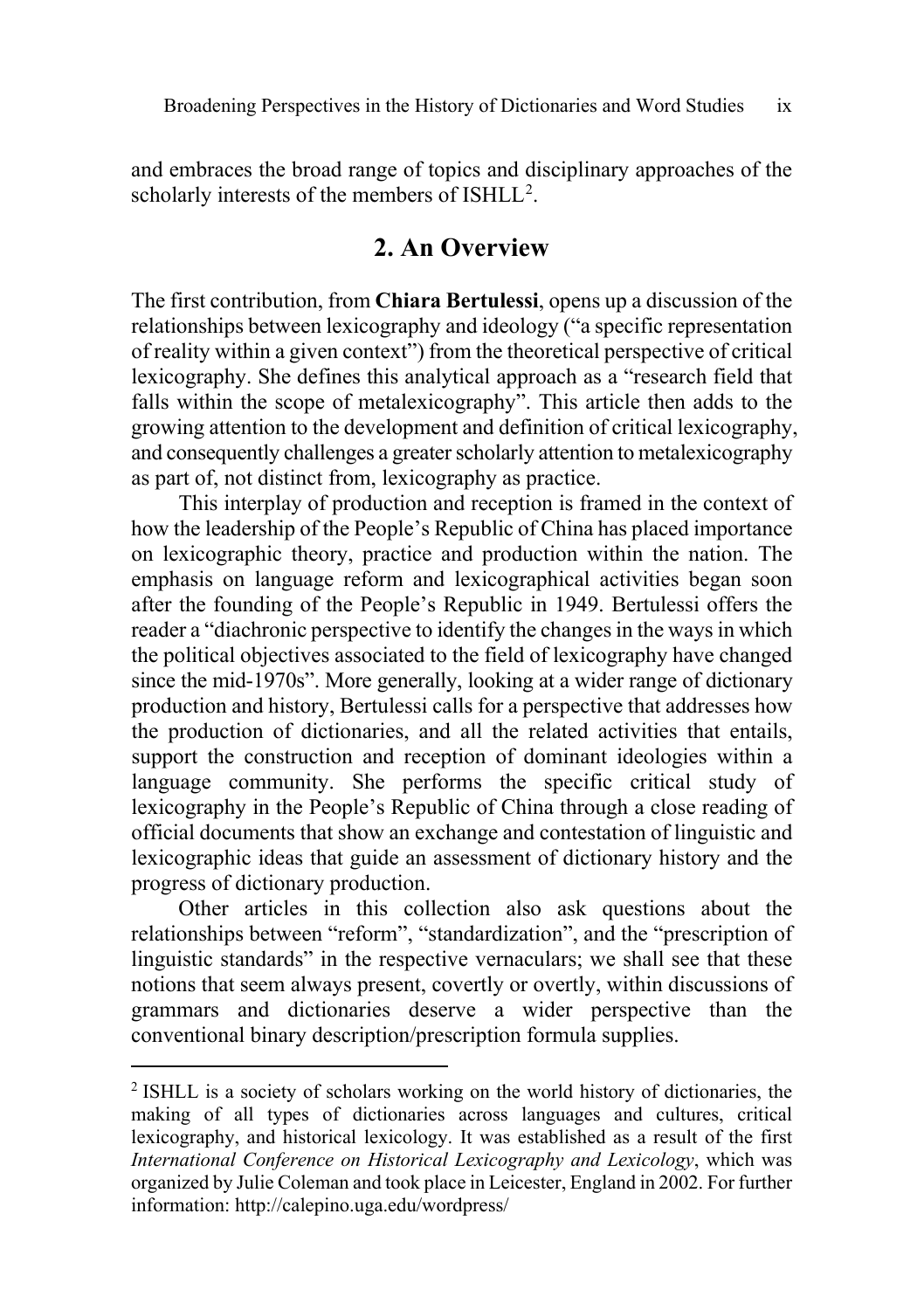#### x Introduction

Bertulessi addresses the question by directly placing standards, prescription and common language within a context of "class character" as a reflection of ideological and political necessity. In this way, sociolinguistic and cultural realities are put in the foreground side by side with compiling dictionaries, that show "innovations and quality" which meet the demands of internationally recognized standards of linguisticsscholarship, lexicography and lexicology. All of this history comes with passionate debate and political costs and benefits, which Bertulessi documents with clarity.

The end result of this dialectic in the recent history of Chinese lexicography, especially as it produces learners' dictionaries for speakers from diverse linguistic communities, aims for the "cultural soft power" of becoming a world-class "lexicographic power". And, as an instance of one history, she also stresses the general importance for investigating and describing the broader cultural contexts as a topic across all traditions and histories that critically reveal past and current practice by the close reading of lexicographic artifacts.

The next article, by **Harald Bichlmeier and Güler Doğan Averbek**, is a description and analysis of the Turkish-German versified dictionary titled *Almanca Tuhfe / Deutsches Geschenk* [German Gift], published by Dr. Şerefeddin Pasha in 1916. They make a case for versified glossaries having relevance and value in the research domains of lexicology, pedagogical scholarship and children's literature. They are particularly interested in the *Almanca Tuhfe*'s place in the history of bilingual and multilingual glossaries written in verse for the purpose of teaching language learners core vocabulary. These glossaries, or simplified dictionaries, were prevalent in Islamic cultures in order to teach Arabic. The pragmatic purpose of using poetic form as a mnemonic device for learning has been a standard in the history of learning and teaching from the earliest documented times. A comprehensive history of dictionaries reveals their central place in education theory and practice.

The *Almanca Tufhe* follows a well-known formula for writing versified multi- and bilingual dictionaries in the Islamic tradition. A significant feature of the macrostructure features the poet (in this case also the lexicographer) addressing topics about textual sources consulted, a critique of previous versified glossaries, followed by stating the purpose for the writing of the glossary at hand. All of this within a poetic meter and stanzaic form that isfamiliar to readers of these dictionaries. As Bichlmeier and Doğan Averbek show, Dr. Şerefeddin Pasha did not feel constrained by the poetic tradition. The author did employ the practice of the *aljamiado* literature, that is, the use of Arabic script to write out the target language; in this case, the German words are rendered in Arabic script.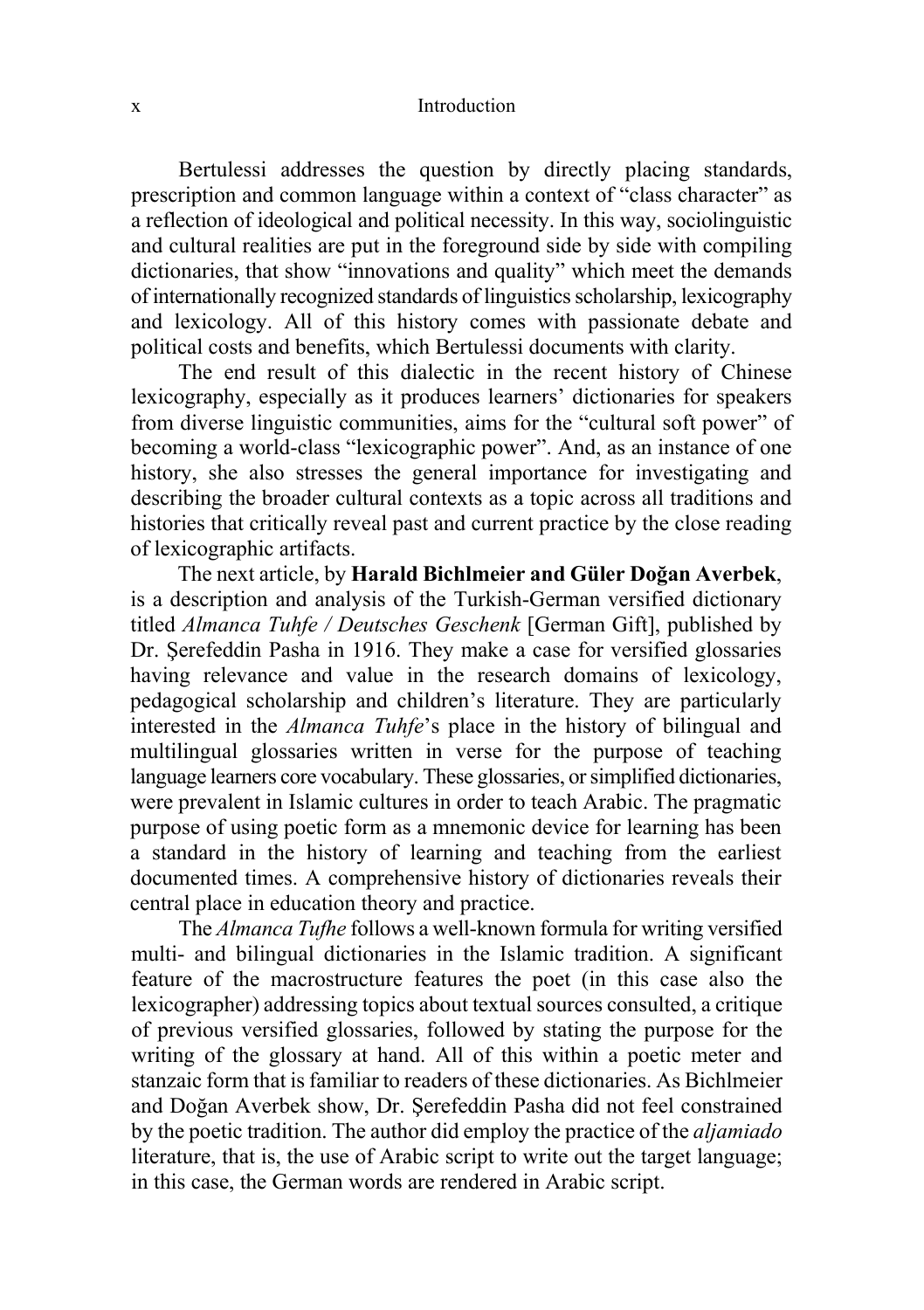The essential purpose for such a glossary is the result of the cultural and political exchange between the Ottoman and German states. Because Germany sent "missionaries" representing professions such as physicians, clerics, teachers, and scholars and promoted the opening of schools, a knowledge of German was considered of prime importance according to Şerefeddin Pasha because of the growing exchange between Germany and the Ottoman Empire. The use of Arabic script in 1916 for those who are familiar with the founding of modern Turkey by Kemal Ataturk and his romanization of Turkish writing put a time stamp on the usefulness of Arabic script. Bichlmeier and Doğan Averbek through their continuing descriptive and analytical readings of this text offer us an example of how language contact and its consequences on people and cultures can be traced by studying this tradition of versified glossaries.

As we turn to the third selection, **Andreas Deutsch** describes the ongoing work on the *Deutsches Rechtswörterbuch* founded in 1897. Along with his own wide-ranging project on German legal language and related topics, here he also develops the continuing historiographical narrative of Jakob Grimm's excavation of German language and culture, in this instance, his work on "German Legal Antiquities" (*Deutsche Rechtsalterthümer* 1828). "German" in this telling includes for Grimm languages of the West Germanic language family, Frisian, Dutch, Old Saxon and Anglo-Saxon; and it is in Old Frisian that an essential historical record of German legal terms can be found, because Old Frisian language has been primarily preserved in legal sources. This article among other items of note shows how these sources of technical vocabulary "provide an exciting insight into past living conditions."

Here we see how a critical historical lexicography can also be described as an instance of literary lexicography. As Deutsch points out Grimm's dictum: "The law book of the old Frisians contains throughout its oldest and best part pure and precious poetry." And to make the point clearer attention is directed to "the common roots of law and literature", or in the words of Grimm (see footnote 2 in the article for the original text), "It is not difficult to believe that law and poetry rose from the same bed."

It is the production of the *Deutsches Rechtswörterbuch* that collects and presents evidence not only for the technical language of the law, but also those linguistic items of everyday language that had legal relevance. Deutsch tells us that at least 1000 new entries will be added each year to the current editions of the legal dictionary, which is expected to encompass 16 volumes and around 100,000 entries. In this present article, the focus is on the special place of Old Frisian from the perspective of historical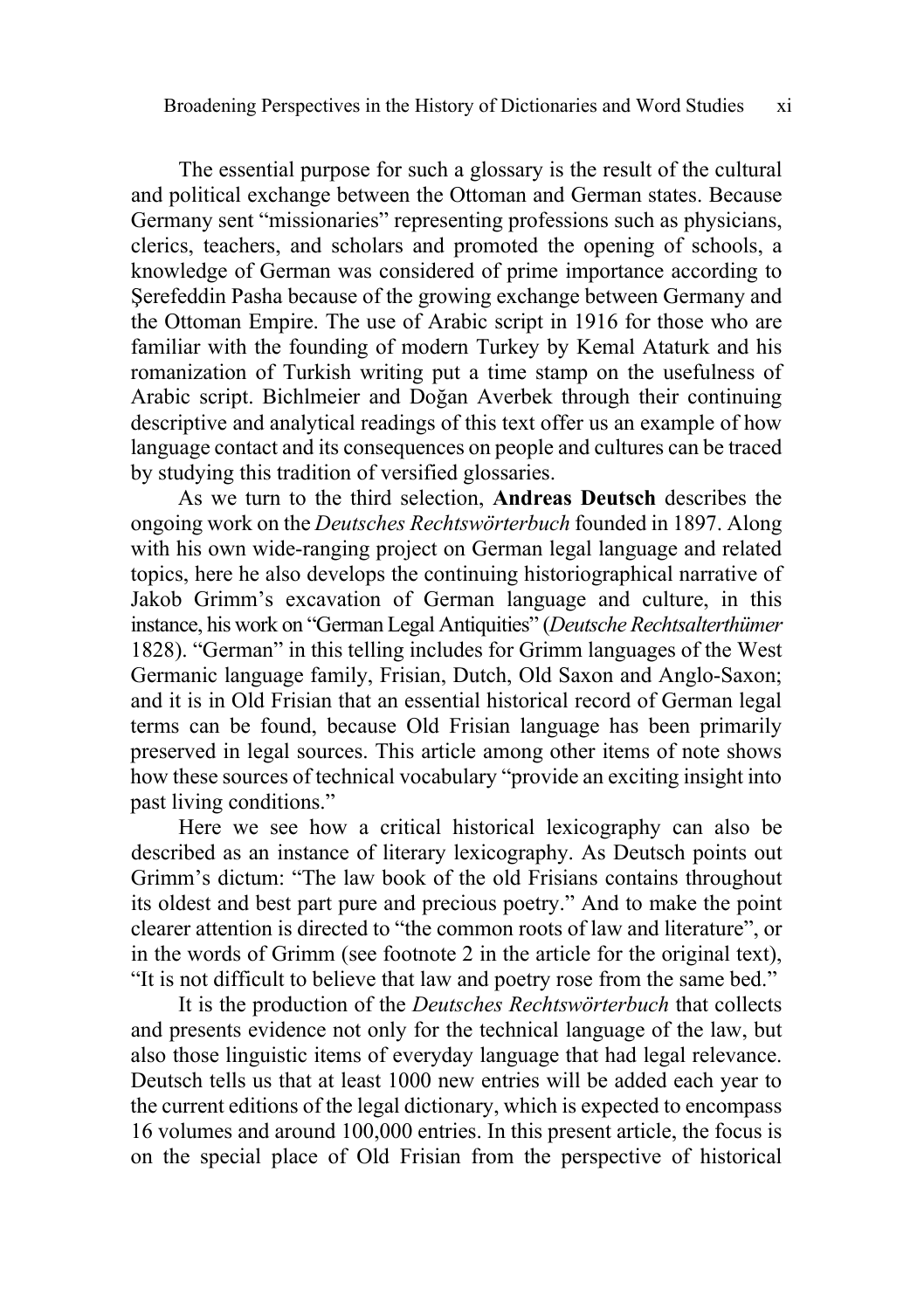research on legal terminology and its parallel relevant lexicographic histories.

The record of another language which in its older form can be found mostly in legal documents is Faroese. **Chiara Benati** brings our attention to the people and circumstances responsible for the survival of the language. An essential and critical person in this history is Jens Christian Svabo (1746-1824). His work on finding and collecting ballads became foundational for the progress of Faroese lexicography. Svabo compiled the first dictionary of the language, *Dictionarium Faeroense,* which was not published for about 200 years after he produced the manuscript. In this contribution to our widening appreciation of a more global historical lexicography, Benati emphasizes the close relationship between the preservation of the poetic language of the ballads—as a trace of the language in other contexts—and the ability to later construct historical and linguistic basis for establishing a standard for Faroese. She points out that up to this time there has been scant attention to Svabo's work in lexicography and collections of the oral traditions of the people, a circumstance that this present study begins to remedy with her close reading and analysis of the relevant artifacts in manuscript and print.

As with other articles in this collection we are asked to consider the relationships among the emancipation and recognition of a linguistic community (the right and ability to speak and write their own language), the literary traditions of the community and the impulse to establish a standard language. At times this work may seem to be (or actually be) the prescriptive dictate of the producers of dictionaries; and, at other times, it is the effort to bring clarity, mutual understanding and the recognition of a linguistic community that underlies the importance of compiling dictionaries. Benati describes the historical situation of Faroese, with the competing interests of the Danish language alongside the minority Faroese language, as a "a bunch of spoken dialects without any standard norm, while Danish was the official language, used in writing and in every official circumstance." The simplistic commonplace binary of prescription and/vs. description must give way to a wider linguistic and cultural perspective.

Standard, substandard, corruption of language and marginal category have the sound of earlier epithets of language theorists and critics. And yet, as **Rachel Fletcher** through a careful critical analysis of dictionary texts shows, these terms and their consequences are the keywords in the contested periodization of Old English, namely the use over time of "late Old English" that still has relevance for deciding which words to include in "standard" Old English. The considerations of language contact, dialect and register are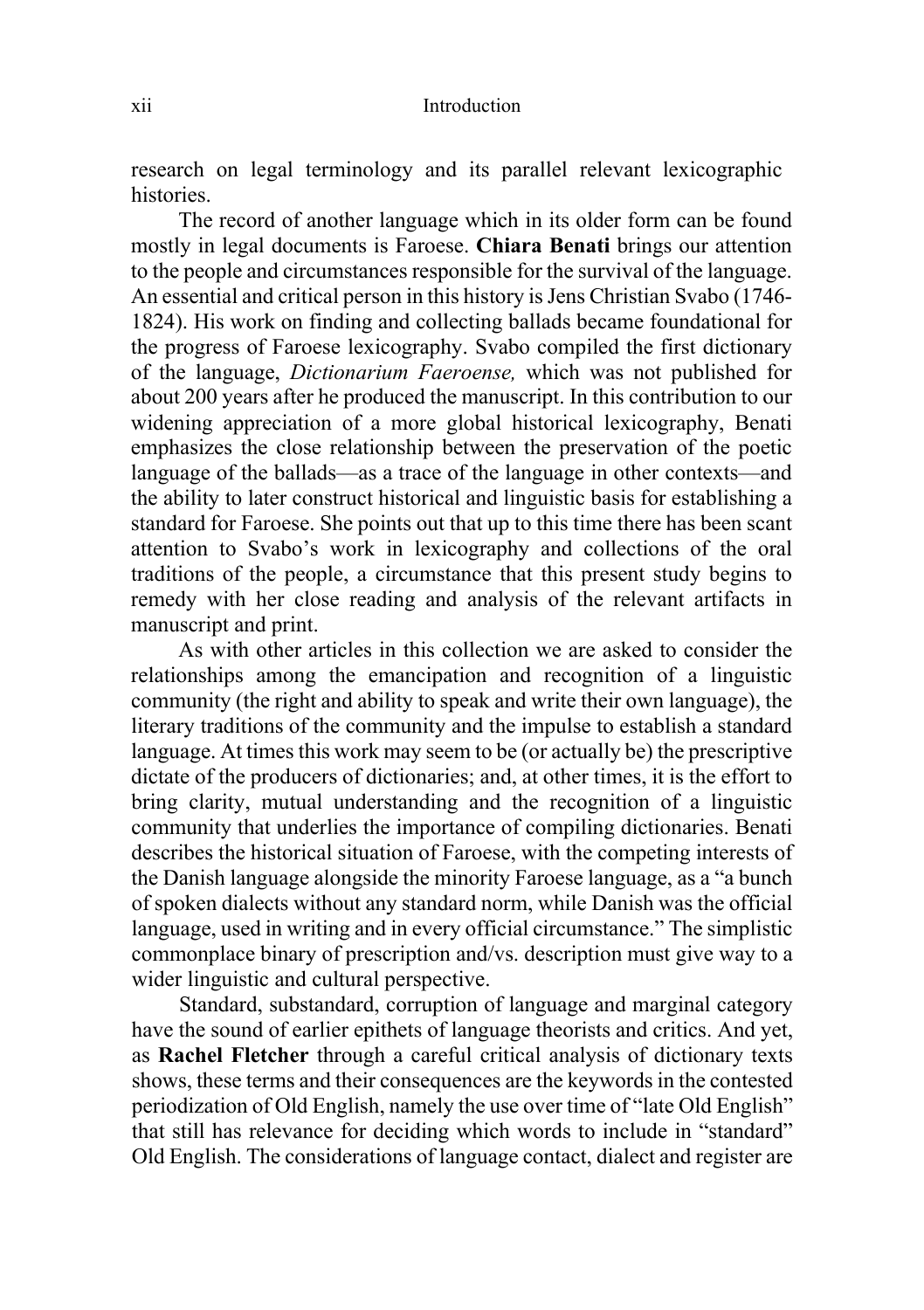important linguistic factors in the development of the lexicographic tradition of Old English.

Fletcher employs an historical perspective through the study of seven major dictionaries of Old English (seventeenth century to the present day) to describe "the creation and handling of late Old English as a marginal category within a wider lexicographical tradition". Fletcher makes the point that the liminal character of lateness in the Old English period contributed to the sub-period receiving less scholarly attention and misrepresenting its language and literature, thereby confusing rather than understanding a more neutral description of the period.

In this case, "corruption of the standard" applies to the scholarly and historical assessment of language use rather than a document of attitudes of the language users themselves. The poetic is also of importance here. Fletcher shows that at times the issue of marginality is not a matter of when but a matter of where the linguistic item occurs in the sources available: that is, if an item is only found in the register of poetry. All of this is the result of discrete comparison of a series of dictionaries and their makers. Much of what she finds is the result of a nuanced and close reading of dictionaries as texts, and an exploration of how ideas of periodization of English continue as a point of debate in English lexicography, its theory and practice and historical linguistics. Fletcher emphasizes the variety of descriptive techniques to show the subordinate status of late Old English in this history and how the items being considered are not analyzed synchronically, nor in relation to the period of English that follows, namely Middle English.

As **Volker Harm** tells us in his critical history of Grimmian lexicography and its inheritors, German lexicography has neither a comprehensive national dictionary project, nor "a common reference point within the lexicographic landscape." In this article, Harm provides a retrospective account of the DWB2, a dictionary that has not garnered the critical attention that one might reasonably consider not only appropriate but essential in the history of German lexicography in particular, and historical lexicography in general. The monumental task of revising the first edition of the DWB can be shown by a simple comparison of citation slips collected for A-Z of the first edition (2.5 million) and the number for A-F of the second (5.5 million). With the publication of the last fascicle of the second edition of the *Deutsches Wörterbuch*, the *Neubearbeitung des Deutschen Wörterbuch,* completed as of 2018 (180 years after the Grimms began their project), broadening perspectives of historical dictionary practice has become a lexicographical imperative.

Sufficient resources for the work to continue with the same quality of scholarship are not available, especially considering the timeline that would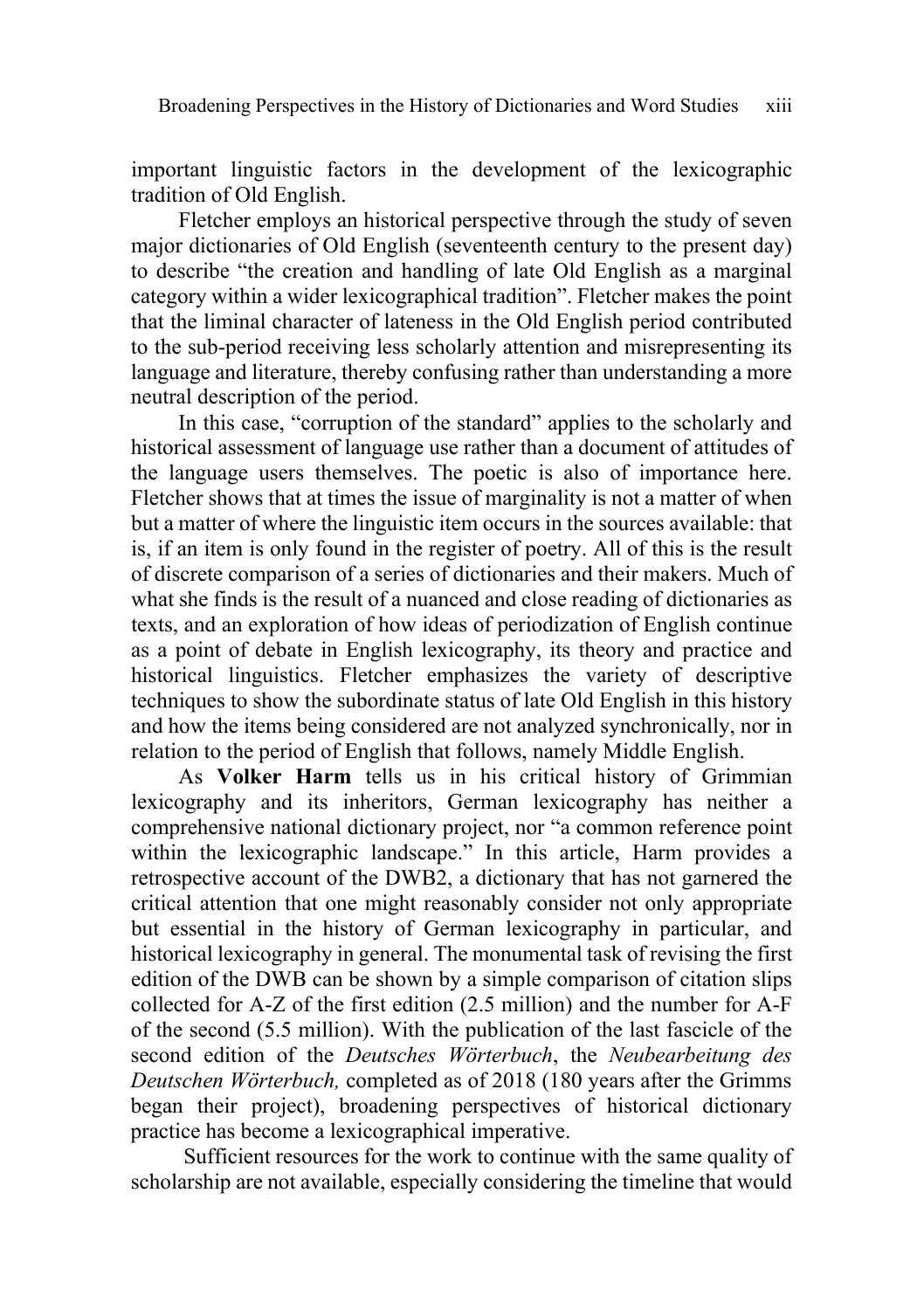have to be supported. Even the Online (Third) Edition of the *Oxford English Dictionary* is undergoing a consideration of how much of their resources can be given to enhancing and raising the quality of older entries. Harm asks if it is possible to continue historical lexicography in the Grimmian style; that is, with the Passowian emphasis on a positivistic narrative based on each word telling its own story through an accumulation of textual sourcing. And thus, Harm further asks, "Are completely new ways of doing historical lexicography imaginable", and, can a new way entail preserving a dictionary in the tradition of the original that has a strong narrative component that connects the present through a documented evolution of meanings through 400 years of German literature and language?

As he lays out in the second major section of his article, the answer is fortunately, yes, there is a way, and it comes in the form of a dictionary, called *Wortgeschichte digital*. The lexicographers intend to produce a dictionary as the Grimms intended that will "make the linguistic past interesting for the audience of their time". The research team has chosen an onomasiological structure so that with "the words belonging to a common field … the user gets a far more coherent picture of the lexical developments". They also hope to appeal to a variety of users, those who are patient readers of the discursive sections of an entry, those who are more interested in finding a word and its history or meaning and those who may want to perform a database search across words and ideas. Harm believes that all these modification and enhancements would have met with the approval of the Grimms, who themselves continually made revisionsto their own lexicographical procedures and methods; or as Jakob Grimm once wrote in a letter: "bücher dieser art können erst gut werden bei zweiter auflage" ["books of this kind can only become real good ones with their second edition".]

"Old Onomatopoeia: What Etymological Dictionaries Tell us About Sound Imitation in Extinct Languages" by **Maria Flaksman** opens up a well-sourced and discretely descriptive and explanatory discussion on etymological dictionaries as a source for information about the historical development of phonetically imitative words (English *plop*!, or Russian *жужжать '*to buzz'). She points out that identifying "the imitative origin of a word" is a primary concern for establishing a diachronic approach to iconicity studies. Flaksman provides an historical overview of the terminology that can be found in the literature going back to Charles Peirce ('iconic'), through Ferdinand de Saussure ('symbolic') up to the present day ('phono-symbolic'; 'sound symbolic'; 'expressives'). The other concern addressed in this article covers the question of whether an imitative system remains stable over the course of its evolution.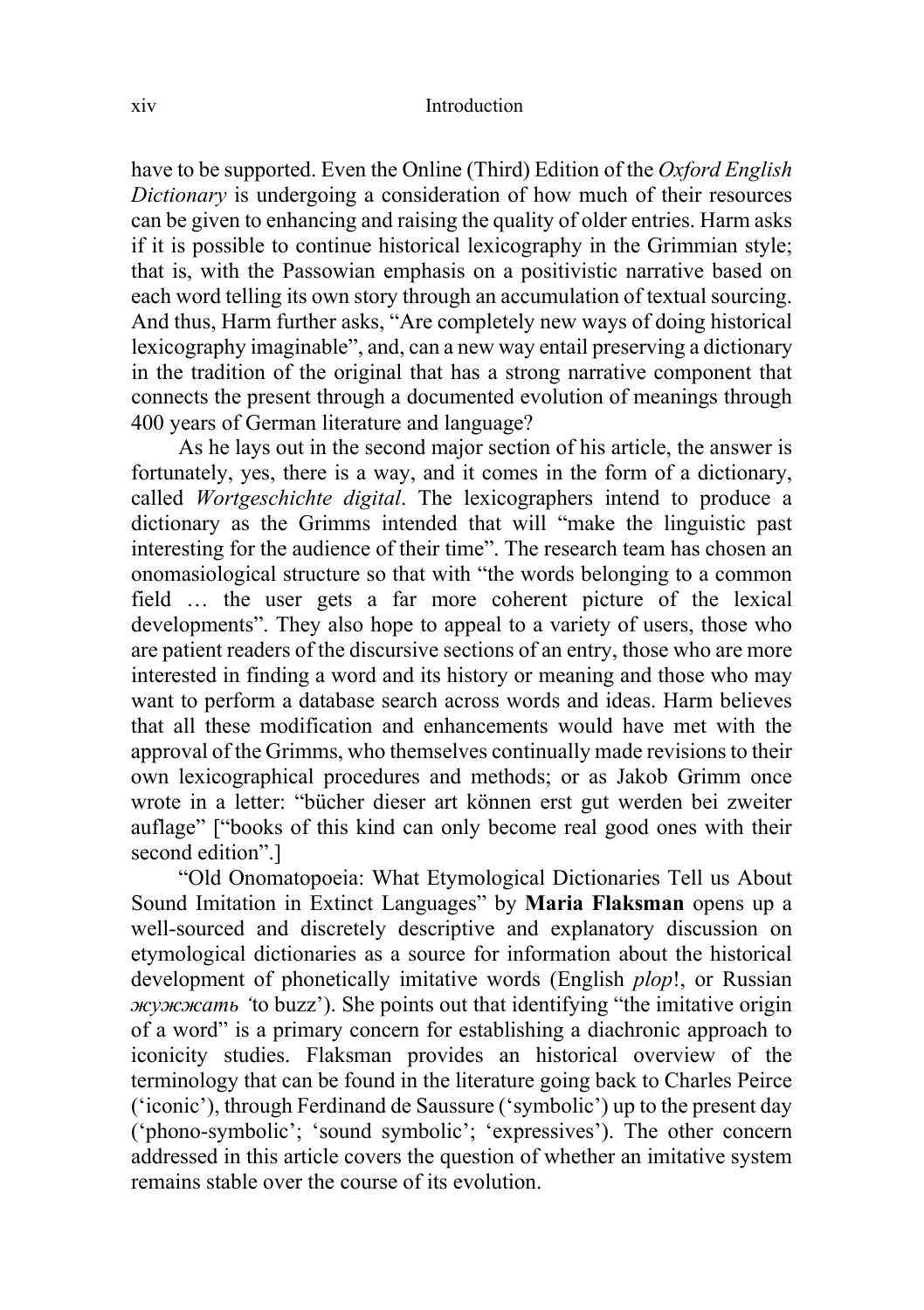Flaksman clearly shows how historical-comparative research and etymological studies are important for current studies in phonosemantic analysis. The methodology she engages relies on current linguistic methods and practice combined with a wide-ranging and resource-rich diachronic perspective of sound change. Her research has found that imitative words can lose the "iconic link", that is the relations of form and meaning, as a language changes semantically and by way of regular sound changes over time. The process of newer expressive words, sometime replacing, sometimes adding to the existing lexicon of imitative sounds, makes the diachronic analysis difficult to assess even with access to an etymological record. In other words, "regular" patterns of sound change can obliterate the obvious iconicity of a word and leave it with the well-known linguistic attribute of the arbitrariness of sound-meaning. Fortunately, Flaksman has found that etymological dictionaries are good resources that provide evidence for establishing phonemic inventories. Her acutely developed quantitative and qualitative analysis of dictionaries over time and the use of current linguistic methodologies broaden our perspective of a distinctive feature of language change.

With the availability of the Royal Society Corpus with its finely tuned metadata that comes with 48,000 digitized texts from the early days of the Royal Society to the present day, we have new and enhanced possibilities for well-motivated database searches in tandem with qualitative linguistic analyses to support historical research in lexicography and lexicology. **Katrin Menzel** shows one such intriguing possibility with clear implications for others as she presents the significant outcomes of textual study and prospects for future lexicographical production in her chapter on "Scientific Eponyms throughout the History of English Scholarly Journal Articles". Existing reference works that treat eponymous words can be complemented with a more systematic exploration of not only historical and present-day trends in eponymization, but also a critical understanding of why particular eponyms were coined and how they spread within the scientific community.

With the availability of digitized scientific articles covering a few hundred years, using textually based analysis and explication Menzel provides insight into cultural and scientific developments that affect meanings of eponyms; she also shows how a balance of quantitative and qualitative resource-based analysis can underwrite lexicological investigations that consider the "literal" and "metaphorical" and the establishment of scientific consensus. Menzel believes that the use and addition of "natural and authentic" illustrative quotations will broaden the usefulness of the information available in existing dictionaries of eponyms, or entries treating eponyms in non-specialized dictionaries. A dictionary user interested in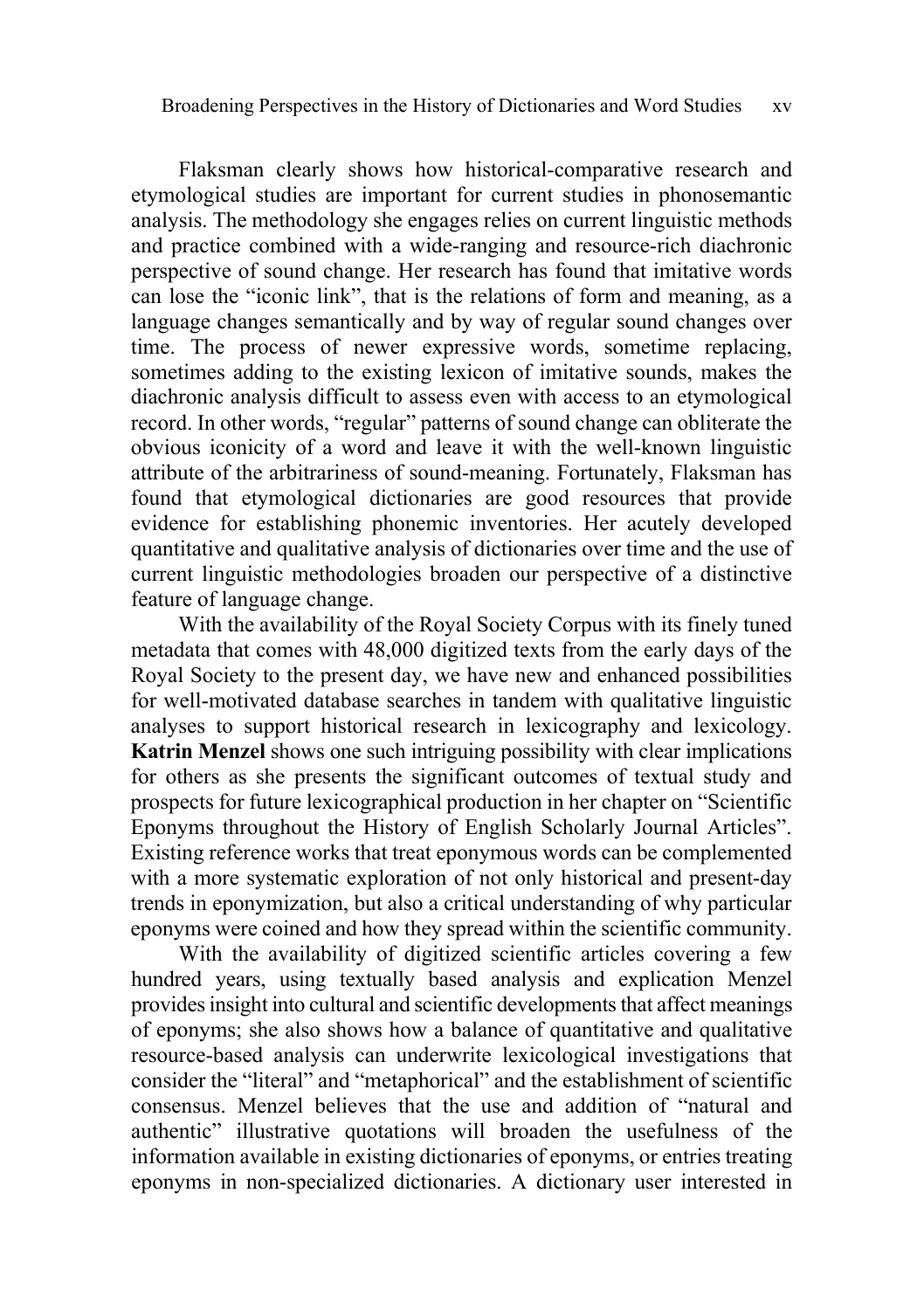eponyms will have a wider perspective with more and clearer access to multiword expressions and frequent or significant collocations.

In the course of her article, Menzel also considers the formation of scientific consensus, the identification of regularities of linguistic change and word formation, lexical ambiguities (one proper name appearing in more than one term), the contribution to translation studies, the male dominant naming choices and current trends in eponym formation, among other insights that lexicographers and historians of science will find useful, even necessary in their own methods and practices. It is still the case, notwithstanding a move away from the use and formation of eponyms, that the impulse to eponymize can still be found in new articles across the scientific disciplines covered in the Royal Society Corpus.

The next chapter also emphasizes a resource-based lexicological study that makes significant contributions to a widening study of dictionary history and historical lexicography. **Petra Storjohann** develops her historiographical and linguistic analysis in "German Paronym Dictionaries: The Shift from Prescriptive Print Editions to Electronic Corpus-based Resources." The study of paronyms, or "confusables", explores the sort of words that people mix up with other words that are brought to mind because of their semantic and/or morphological similarities. Storjohann provides a perspective framed by considering how lexical items may be stored in the mental lexicon; her investigation begins with a look at the lexicographic treatment of paronyms over the past years in German dictionaries, challenging critiques of past and present dictionaries treating easily confused German words, produced mostly for the benefit of the uneducated and the foreign language learner. She finds in some cases a prescriptivism apparent in the choice of illustrative quotations that is revealed by the dependence on a narrow range of "literary" sources. Yet, as Storjohann makes clear, "[t]oday, rather than consulting dictionaries, or possibly because users encounter dictionary problems, people turn to online forums and ask the language community for advice".

It is important to note that even as the research is initially based on the digital faculties available for sorting and compiling, organizing the work will depend on the natural faculties of the human operator, that is, the analysis will not be automated but qualitatively described and explained by a research team. The challenge for lexicographers will be to "make dictionaries more appealing to users" by broadening lexicographic possibilities through historical contemplation of dictionary artifacts leading to "imaginative approaches."

Historical research has led her to conclude that "new lexical approaches" are necessary and that there is also a need for the production of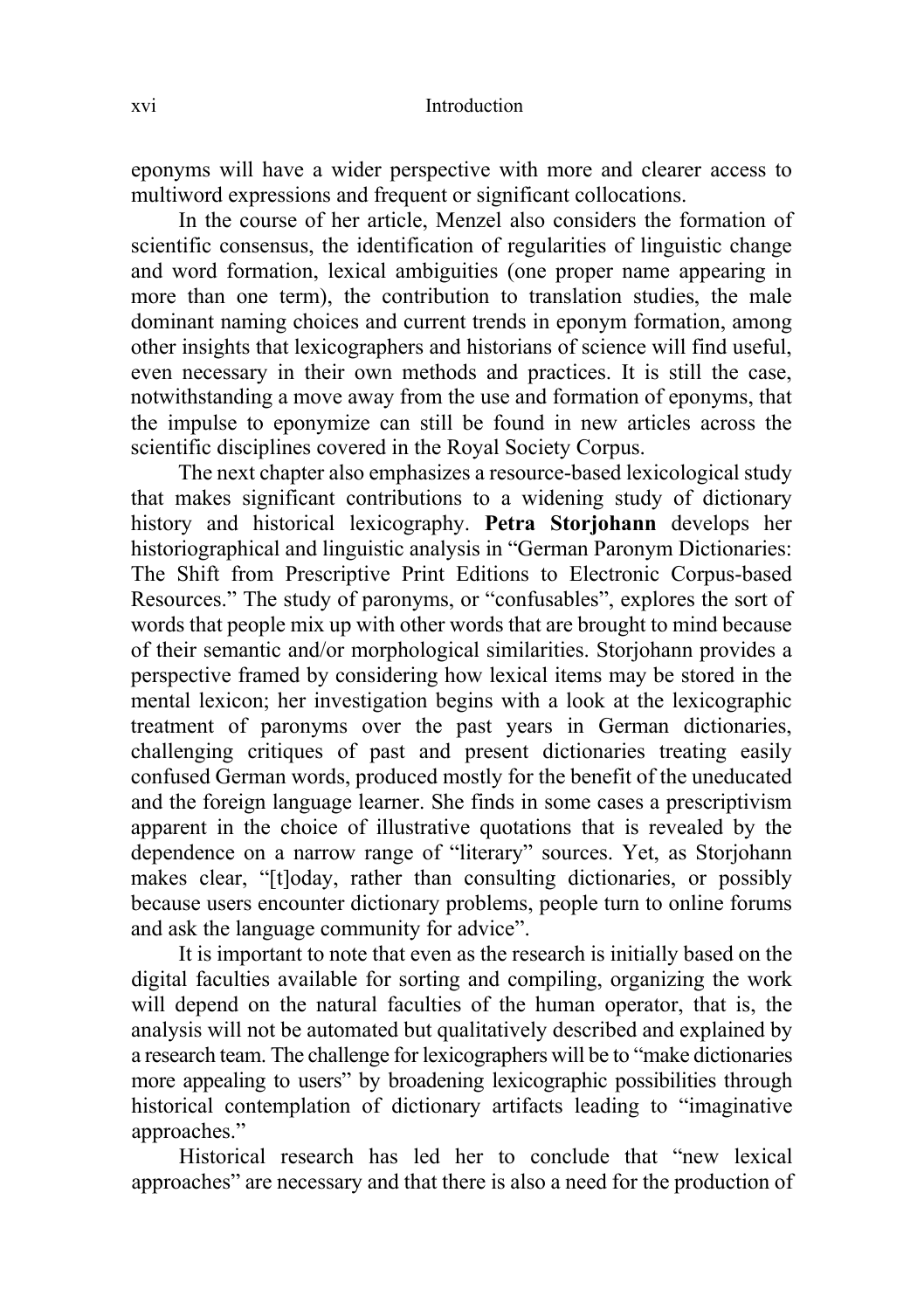empirically based reference guides to present-day German paronyms. And, as new perspectives are formed by a critical study of prior studies and dictionaries, a working definition of 'paronym' must be developed to provide a foundation for the historical and also contemporary research.

**Io Manolessou and Georgia Katsouda** provide a contrasting perspective on historical lexicography with their article that describes the long-term project publishing The *Historical Dictionary of Modern Greek, both of the Standard Language and the Dialects* starting in 1933. In many ways the project reflects work on other historical dictionaries in the familiar nationalist and romantic ideologies of the nineteenth century; naturally, a historical dictionary of Greek from that perspective would be fulfilled by showing a direct linguistic and cultural lineage with Ancient Greek civilization. However, simplifying matters somewhat, Greek developed an increasingly divergent linguistic history from the first centuries AD which requires attention to the dialectal developments as sources for the internal reconstruction of Modern Greek. Therefore, the standard would be complemented with a record of all its dialects. As Manolessou and Katsouda point out, "it was and remains a necessary decision [including the dialects], rendered inevitable by the special sociolinguistic circumstances of Greek linguistic history."

Manolessou and Katsouda stress the importance of the project's use of primary sources rather than secondary lexicographic ones. This marks the contrasting perspective of the lexicographic account of Modern Greek being published by the Academy of Athens in that other Modern Greek dictionaries avoid "literary" language because it is considered "deviant" or "artificial". Of course, the task at hand is magnified by the collection and sorting of primary sources that record a multiplicity of dialects. As the two authors emphasize, citing the words of Henry and Renee Kahane, part of the benefit of this method has the consequence of presenting "the wealth of forms and meanings, of derivations and metaphorizations which a given lexeme underwent in the many dialects, [which is] turned into an impressive display of linguistic variation and creativity." Of course, all that linguistic variation and "exhibition of the genius of the Greek language" creates challenges and opportunities not generally encountered in other historical lexicographic projects. Manolessou and Katsouda do, however, call our attention to the unfortunate similarity to other ambitious lexicographic endeavors of our time in the shortfall of required funding and personnel to undertake a painstaking and time-consuming adventure in the linguistically based excavation and presentation of cultural heritage.

**Kateřina Voleková** in her article, "The Importance of the Bible Translation for the Old Czech Lexicography," provides a detailed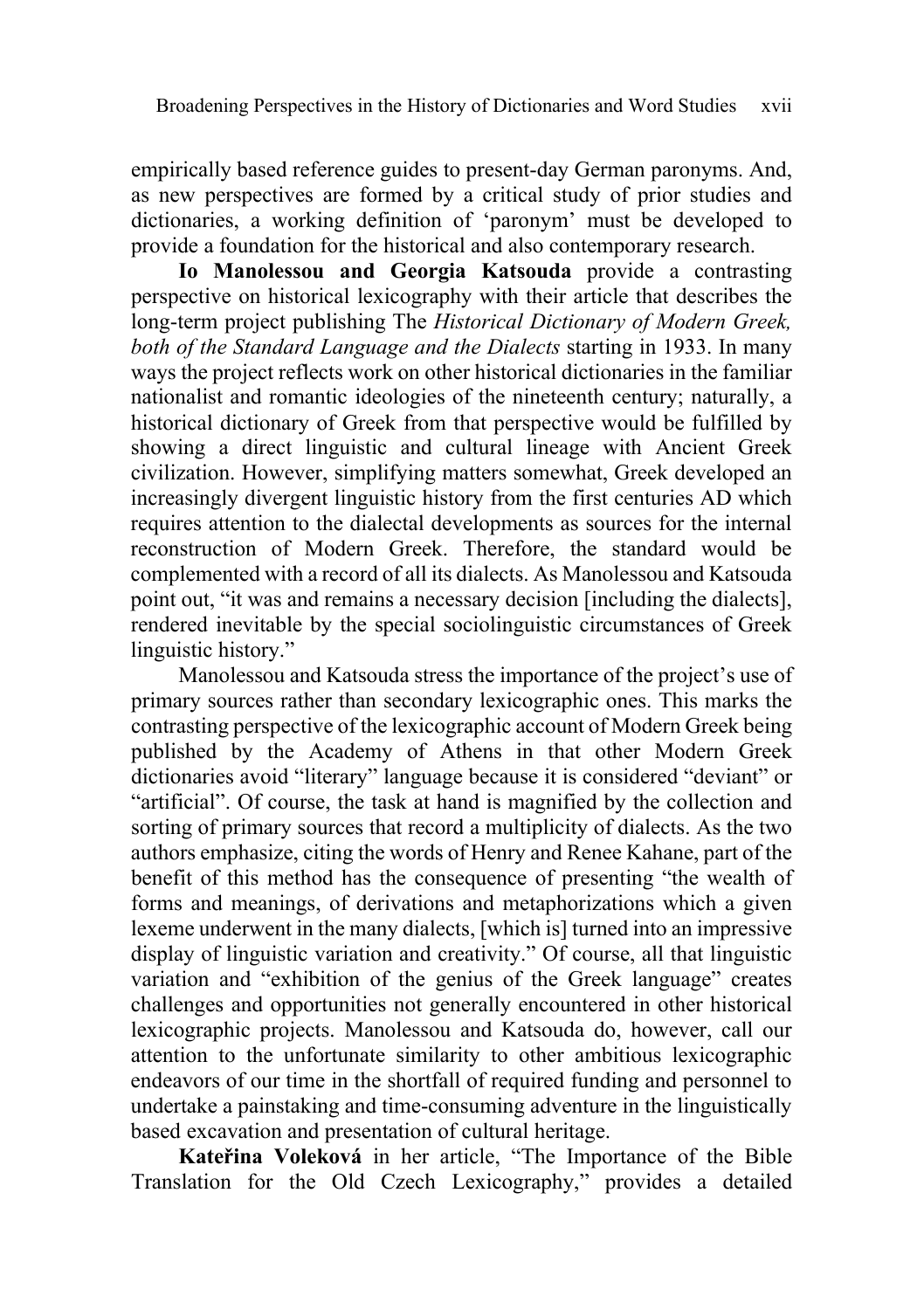biobibliographical account and critical commentary on how the history of translations of the Bible and related liturgical texts form an indispensable record for the historical lexicography and lexicology of the Czech language. In support of her description of the methods and procedures established for the serial production of the *Electronic Dictionary of Old Czech*, (*Elektronický slovník staré češtiny* 2006), she reminds us of the essential relationship between critical editions of literary artifacts and an evidence-based lexicography, and the unique challenges of textual and lexicographical scholarship attendant to particular linguistic and literary communities. In this case, collaborative editorial work on Old Czech and Early Modern Czech within the Czech Language Institute supports the work of their colleague lexicographers. Because there is a rich tradition associated with Czech translation of the Bible, the first one being completed in the middle of the fourteenth century, it is possible to trace linguistic change over the centuries.

The history of the translations shows attempts to find Czech equivalents for expressions in the Latin editions of the Bible. In this way, morphological, phonological and semantic evidence can reveal a shift from older, even obsolete forms of the language to the contemporaneous language of the time, but with the proviso that the equivalents may represent the influence of the source language on word formation rather than principles of Czech morphology. Because there is a multiplicity of translations, of the whole Bible, books of the Bible, psalters, and the like, and that much of this output is only available in manuscript or photocopy, there is a commitment to digitizing the data, piece by piece, for the greater ease of identifying, collecting and analyzing the linguistic evidence. Voleková describes the variety of studies—digital, textual and linguistic studies—of the history of Czech editions of the Bible that have been undertaken previously and that are part of the ongoing painstaking effort of producing digital critical editions, both of the texts themselves, the history of the *Dictionary of Old Czech*, and for the resultant and continuing work on the *Electronic Dictionary of Old Czech*.

The next article provides another perspective on collaborative research and text production by scholars from the Department of Language Development of the Czech Language Institute of the Czech Academy of Sciences. **Irena Fuková** and **Markéta Pytlíková** offer a critical overview of the developmental stages of the *Elektronický slovník staré češtiny* (*Electronic Dictionary of Old Czech*). Fuková and Pytlíková provide pertinent and supporting evidence drawn from textual and linguistic analyses of the painstaking work collecting and recording data on index cards performed by the earlier research team ofJan Gebauer that underwrote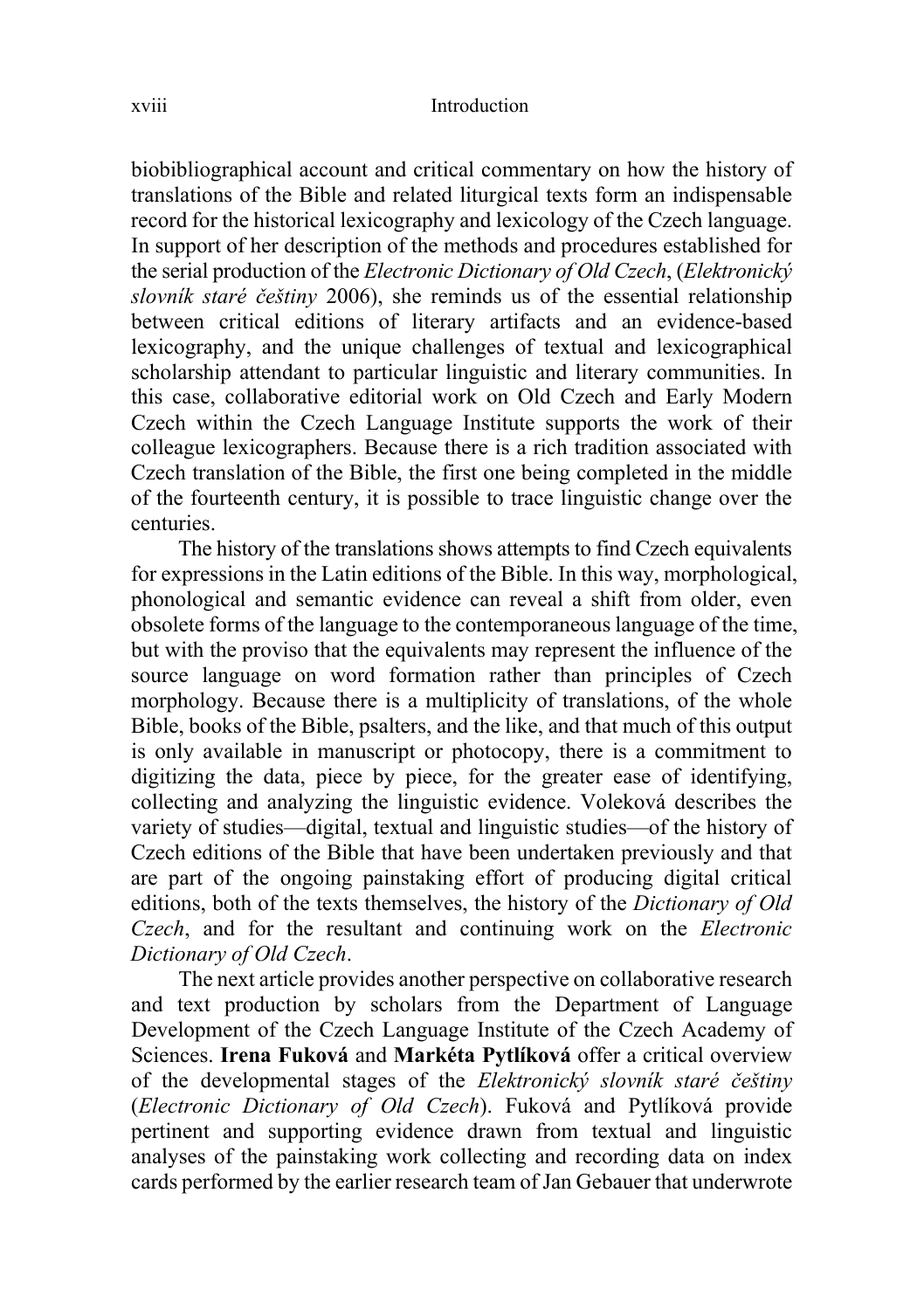*Slovník* staročeský (*Dictionary of Old Czech*), 1903-1916. They add a critical description of the lexicographic depth of *Staročeský slovník* (*Old Czech Dictionary*), 1968-2008, and discuss the limited usefulness of *Malý staročeský slovník [Little Old Czech Dictionary]*,1978, which covers parts of the vocabulary untreated by the other two.

In this article we see the alignment and reconfiguration of principles and lexicographic guidelines across more than a century of scholarship and dictionary production. Partly this is necessary because the history of historical dictionaries of Old Czech is shown to be a combination of unfinished lexicographic work of rich descriptive quality along with dictionaries that can either sometimes provide unreliable entries or in another case relatively minimal lexicographic documentation.

The current effort balances the need to produce a completed record of Old Czech that will be useful for scholars and will also be accomplished in a timely fashion. The research and lexicographical work on the *Electronic Dictionary of Old Czech* combined with the digitized *Old Czech Dictionary* has the object of providing a complete lexicographically sound historical accounting and description of the vocabulary of Old Czech from the twelfth to sixteenth centuries.

**Ana Mihaljević** in her contribution, "Latin and Italian Influence on Croatian Dictionaries up to Jakov Mikalja's *Thesaurus Linguae Illyricae"* fore-grounds what for some may seem a controversial point, or at least an opportunity for a reconsideration of conventional knowledge regarding what types of dictionaries occurred first. It is not so much what is a first, or second dictionary type, but more a case of what are the cultural and societal pressures that call forth a dictionary of any type.

And since we have an incomplete record of manuscript and even print artifacts that we would consider as part of a history of dictionaries, making pronouncements about firsts of any extant text is always fraught with speculative provisos. Is it the monolingual tradition in lexicography or the bilingual tradition in lexicography (including multilingual lexicography)? A global perspective, as yet not fully realized or familiar, suggests further questioning of the more localized historical certainties, or at least conventions, about the history of lexicography.

Another interesting point in this history of Croatian lexicography is the influence of non-first language speakers on the recording of a variety of Croatian that has become important in its historical dictionary and word study. And that multi word expressions find their way into a dictionary history is not a later occurrence but an early occurrence, a result of producing multilingual dictionaries for students. We also see another way of looking at the succession of dictionary editions, as additions, and not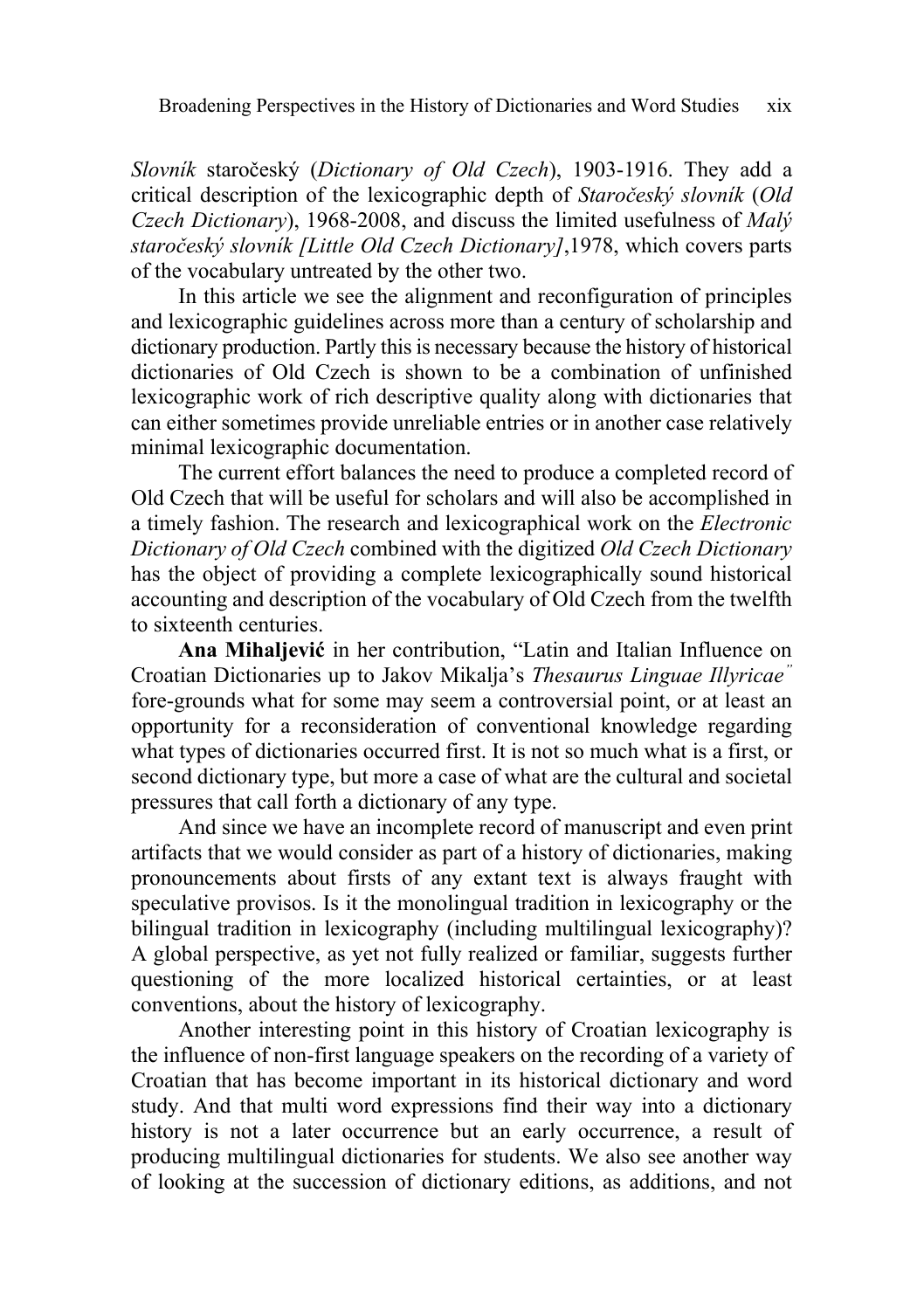#### xx Introduction

simply dismissed as a kind of plagiarism; however, we may misunderstand the dissemination of knowledge across time and geography if a change of word order or reformatting an entry is overlooked as a source of linguistic value. Some of 20th century historical research into dictionaries has this tendency to overlook the dictionary as a continuous text; that is each individual dictionary, particular artifact, of a larger possible (but not printed) abstract dictionary. "The dictionary" is abstract and virtual in the sense that it is an unprinted, unwritten dictionary which can only be accessed in discontinuous and particular instances, not in any one printed or written production.

Mihaljević shows us how a nonstandard variety of Croatian can influence the development of a history of ideas as part of pan European literary production. A Lingua Franca becomes the vehicle of vernacular diaspora. And we also note the early occurrence of lexicography in a nonromantic linguistic community, a case of language contact through commerce and the influence of administrative and intellectual registers of Greek and Latin. It is important to be reminded always that we really cannot say with any certainty that there was not already a lexicographic tradition in manuscript form that would record one or another variety of Croatian before the records of which we are now aware.

The next article also explores the variety of societal and political dimensions of finding local translation equivalents, in this case, Tajik for Russian. The lexicographic decisions of producing technical vocabularies for a linguistic community are described and reflected upon by **Abdusalom Mamadnazarov** in his "A Select History of Modern Russian-Tajik Special Lexicography." His study focuses on bilingual Russian-Tajik terminological dictionaries, also calling attention to the much more complex and rich tradition of tracing the borrowing of terms through the influence of Russian technical register from other historically developed technological vocabularies such as French, English and German. Currently, with a gradual shift of the lingua franca from Russian to English the history of Tajik lexicography holds great interest for studies of word-formation and translation equivalents. Mamadnazarov explains that "[a]ccording to the majority of Tajik linguists, in the first years of the Soviet period the words and expressions of the Russian language were borrowed, very often, without any effort to find their translation or equivalents."

It is clear that the standardization of terminology in the Tajik language requires both a synchronic and diachronic approach to producing dictionaries for comprehension and for writing which includes not only following current texts that may abandon Russian influenced borrowings for a less widely understood Arabic influenced expression. Mamadnazarov calls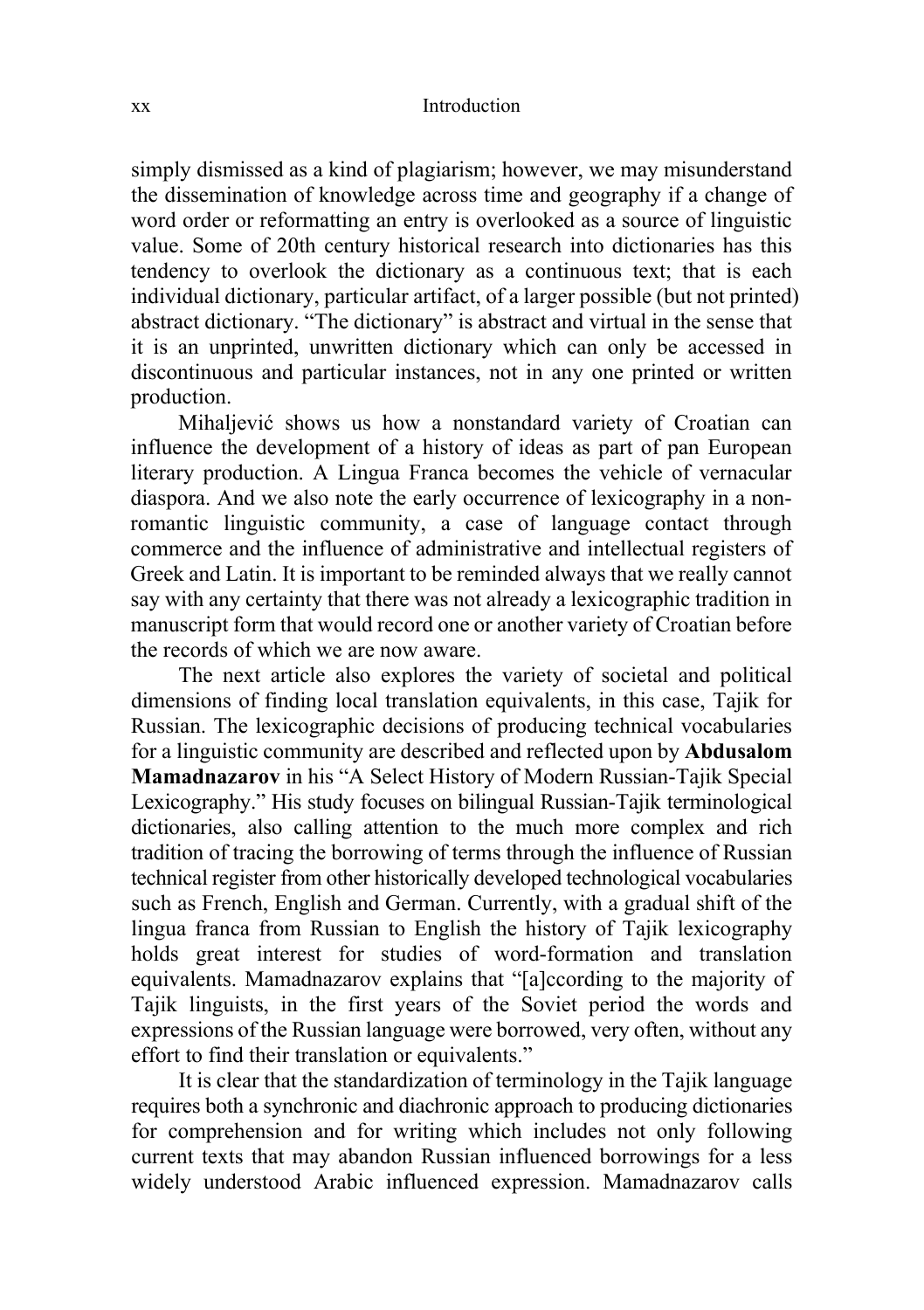attention to the variety of explanatory and descriptive specialized dictionaries produced through the successive eras of the twentieth and twenty-first centuries with explications of the strengths and shortcomings of the microand macrostructures of some of the more important contributions to Russian-Tajik lexicography of technical terms. He asserts the importance of these standardizing technical dictionaries in the wider effort to promote an impetus to augment the production of a more comprehensive Tajik bilingual tradition of dictionary production and use.

**Frits van der Kuip, Janneke Spoelstra and Willem Visser** present a detailed historical overview of the development, successes and trials of the lexicography of Frisian. One area, historical lexicography, remains relatively underdeveloped and thus is a research obstacle to not only the history of Frisian but also as a basis for considering the linguistic description of present and past varieties of Frisian. As the authors say, "…interest in Frisian studies appears to have shifted to synchronic linguistic research…" Even so, Frisian has a richly developed lexicographic tradition. As a minority language in the Netherlands, it is not surprising that bilingual lexicography of Dutch-Frisian has been a main occupation of dictionary makers. Perhaps, the influence of the current work on a digital Frisian dictionary will aid in raising the level of consciousness among funding agencies for more historical work.

Though for many years Frisian was mostly a spoken language, as we have already seen in the paper by Deutsch it can be found in legal documents up to the end of the Middle Ages. Furthermore, the attempt at establishing a standardizing dictionary as noted in articles included in this collection is not uncommon for minority languages and for dialects, or the common vernacular, to have not supplied enough of a historical record to support the production of a standard orstandard influencing dictionary of the languages. With that effort comes questions of whether the lexicographical project may be helping to create a new standard; trying to revive a language; elevating a variety of a language into a standard; obstructing linguistic change; or emphasizing description of an existing standard (see Zgusta 2006, 2 and 186-95).

This state of affairs of the lesser support for historical lexicography, duly noted in a variety of chapters in this volume—not confined to minority languages, but also at work in the editorial rooms of comprehensive national dictionaries of world languages, the OED for example—tells us that at the moment scholarship on the history of dictionaries and word studies is in a time of broadening perspectives and narrowing possibilities.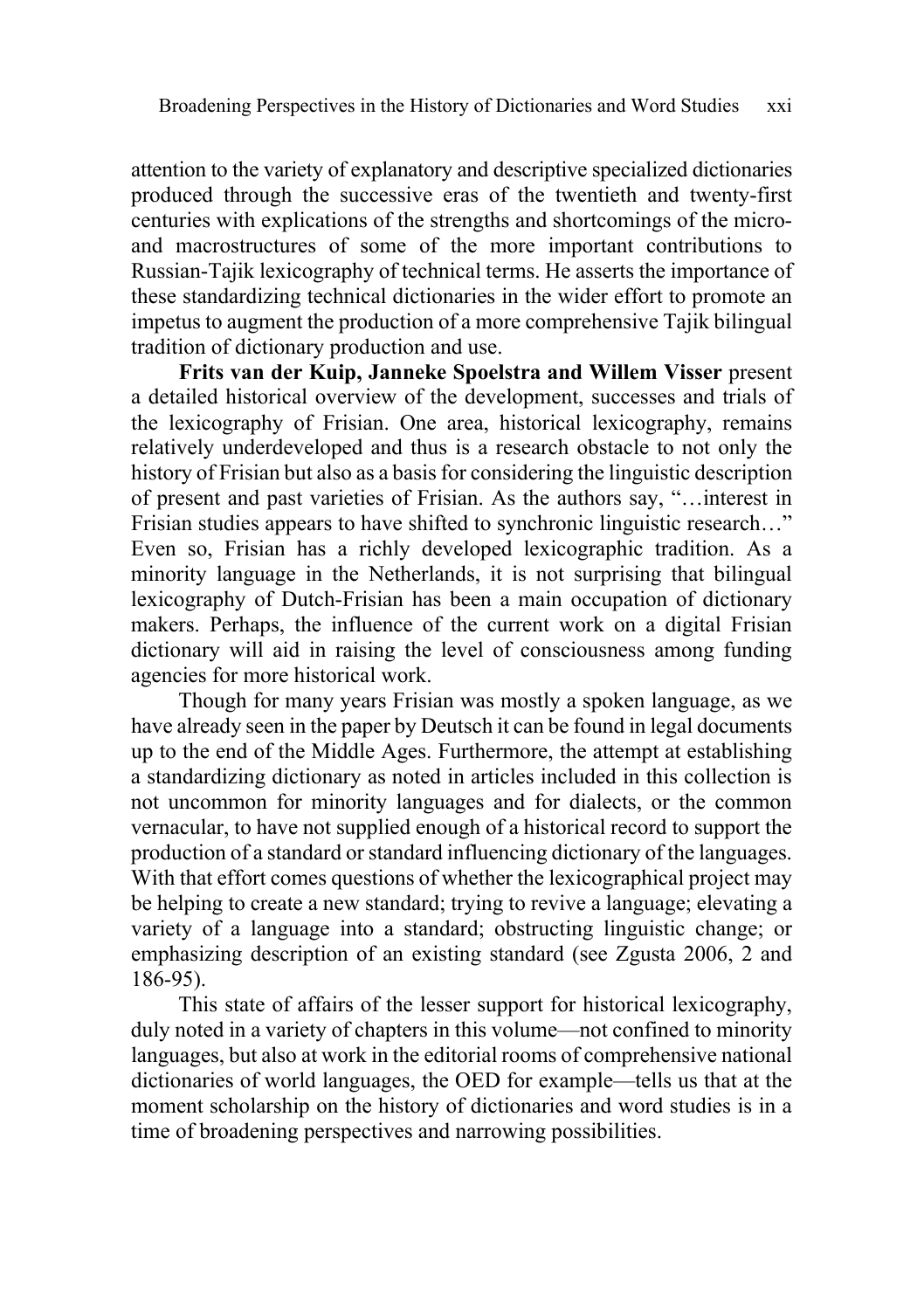### **3. A List and Associated Bibliography of Previous ICHLL Meetings, 2002-2021**

- ICHLL 1 Leicester, England (2002)
- ICHLL 2 Gargnano del Garda, Italy (2004)
- ICHLL 3 Leiden, The Netherlands (2006)
- ICHLL 4 Edmonton, Canada (2008)
- ICHLL 5 Oxford, England (2010)
- ICHLL 6 Jena, Germany (2012)
- ICHLL 7 Gran Canaria, Spain (2014)
- ICHLL 8 Bloomington, Indiana, USA (2016)
- ICHLL 9 Santa Margherita Ligure, Italy (2018)
- ICHLL 10 Fryske Akademy, Leeuwarden-Ljouwert, Netherlands (2019)
- ICHLL 11 University of La Rioja, Logroño, Spain (2021)
- ICHLL 12 The Université de Bretagne Sud, Lorient, France (2022)

Julie Coleman and Anne McDermott, eds., *Historical [Dictionaries](https://www.degruyter.com/view/title/21868?rskey=ONhKkM&result=2) and Historical [Dictionary](https://www.degruyter.com/view/title/21868?rskey=ONhKkM&result=2) Research* (De Gruyter, 2002)

John Considine and Giovanni Iamartino, eds., *Words and [Dictionariesfrom](https://www.cambridgescholars.com/product/9781847181688) the British Isles in Historical [Perspective](https://www.cambridgescholars.com/product/9781847181688)* (Cambridge Scholars Publishing, 2007)

Marijke Mooijaart and Marijke van der Wal, eds., *[Yesterday's](https://www.cambridgescholars.com/product/9781847184696) Words: [Contemporary,](https://www.cambridgescholars.com/product/9781847184696) Current and Future Lexicography* (Cambridge Scholars Publishing, 2008)

John Considine, ed., *Adventuring in [Dictionaries:](https://www.cambridgescholars.com/product/978-1-4438-2576-4) New Studies in the History of [Lexicography](https://www.cambridgescholars.com/product/978-1-4438-2576-4)* (Cambridge Scholars Publishing, 2010)

John Considine, ed., *Current Projects in Historical [Lexicography](https://www.cambridgescholars.com/product/978-1-4438-2116-2)* (Cambridge Scholars Publishing, 2010)

John Considine, ed., *Webs of Words: New Studies in Historical [Lexicology](https://www.cambridgescholars.com/product/978-1-4438-1952-7)* (Cambridge Scholars Publishing, 2010)

Charlotte Brewer, ed., *The Fifth [International](http://ora.ouls.ox.ac.uk/objects/uuid:9056b568-79dd-4de2-a7fc-e3a66b78ff50) Conference on Historical [Lexicography](http://ora.ouls.ox.ac.uk/objects/uuid:9056b568-79dd-4de2-a7fc-e3a66b78ff50) and Lexicology* (Oxford University Research Archive, 2010)

Bettina Bock and Maria Kozianka, eds., *Weiland [Wörter-Welten](http://www.verlagdrkovac.de/978-3-8300-7774-9.htm?bb=1.htm) – Akten der 6. [Internationalen](http://www.verlagdrkovac.de/978-3-8300-7774-9.htm?bb=1.htm) Konferenz zur Historischen Lexikographie und*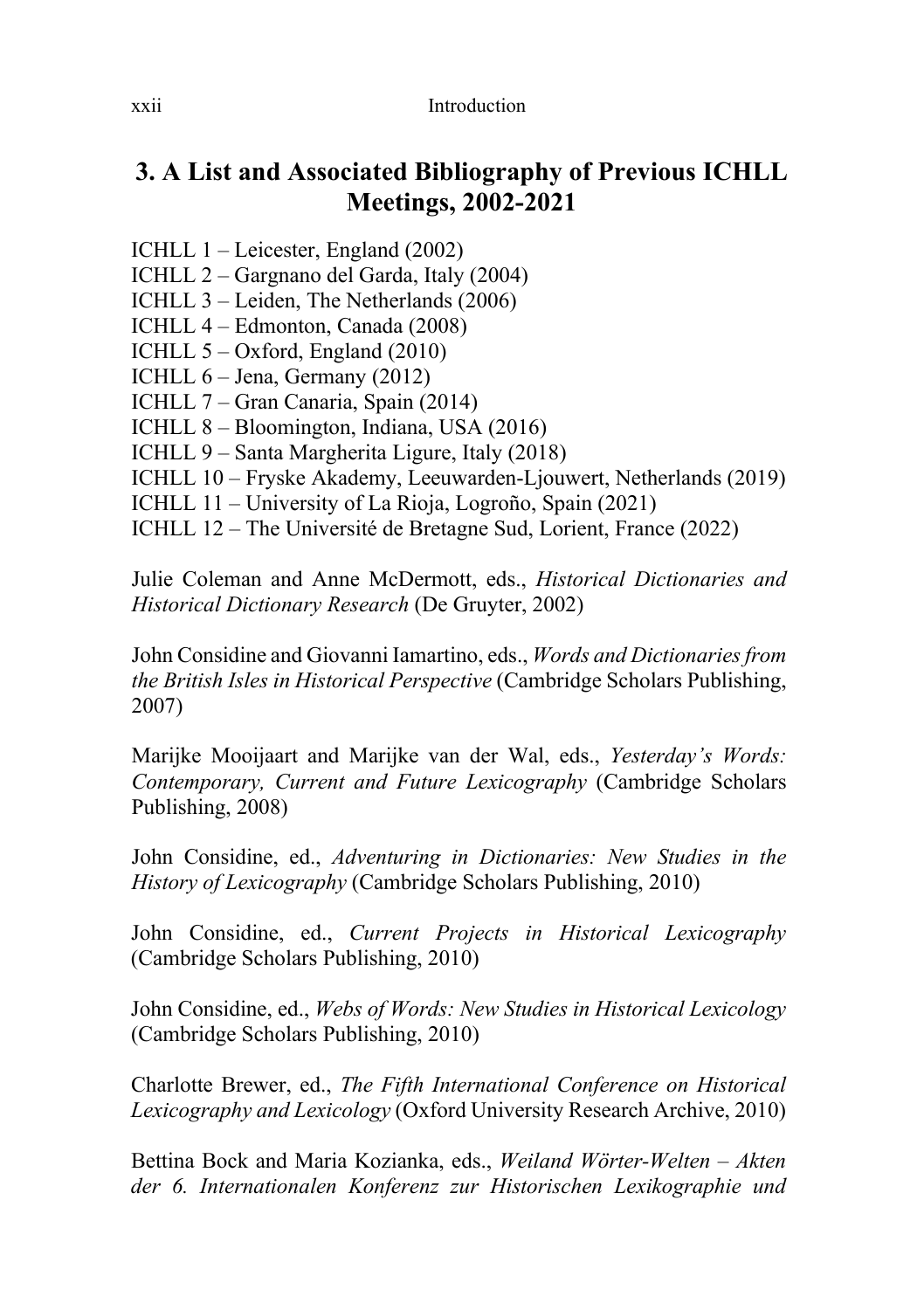Broadening Perspectives in the History of Dictionaries and Word Studies xxiii

*[Lexikologie](http://www.verlagdrkovac.de/978-3-8300-7774-9.htm?bb=1.htm) (Jena, 25. – 27. Juli 2012). Whilom Worlds of Words – Proceedings of the 6th [International](http://www.verlagdrkovac.de/978-3-8300-7774-9.htm?bb=1.htm) Conference on Historical [Lexicography](http://www.verlagdrkovac.de/978-3-8300-7774-9.htm?bb=1.htm) and Lexicology* (Verlag Dr Kovac, 2014)

Victoria Domínguez Rodríguez, Alicia Rodríguez Álvarez, Gregorio Rodríguez Herrera, and Veronica C. Trujillo Gonzaléz, eds., *[Words](https://spdc.ulpgc.es/libro/words-across-history-advances-in-historical-lexicography-and-lexicology_50849/) across History: Advances in Historical [Lexicography](https://spdc.ulpgc.es/libro/words-across-history-advances-in-historical-lexicography-and-lexicology_50849/) and Lexicology*, (Servicio de Publicaciones y Difusión Científica de la Universidad de Las Palmas de Gran Canaria, 2016)

Michael Adams, ed., "Problems of Chronology in Historical [Lexicography](https://dictionarysociety.com/wp-content/uploads/2018/12/Dictionaries-39.1-2018-TOC.pdf) and [Lexicology",](https://dictionarysociety.com/wp-content/uploads/2018/12/Dictionaries-39.1-2018-TOC.pdf) (*Dictionaries*, 39:1, 2018)

Chiara Benati and Claudia Händl, eds., *From Glosses to [Dictionaries:](https://www.cambridgescholars.com/from-glosses-to-dictionaries) The Beginnings of [Lexicography](https://www.cambridgescholars.com/from-glosses-to-dictionaries)* (Cambridge Scholars Publishing, 2019)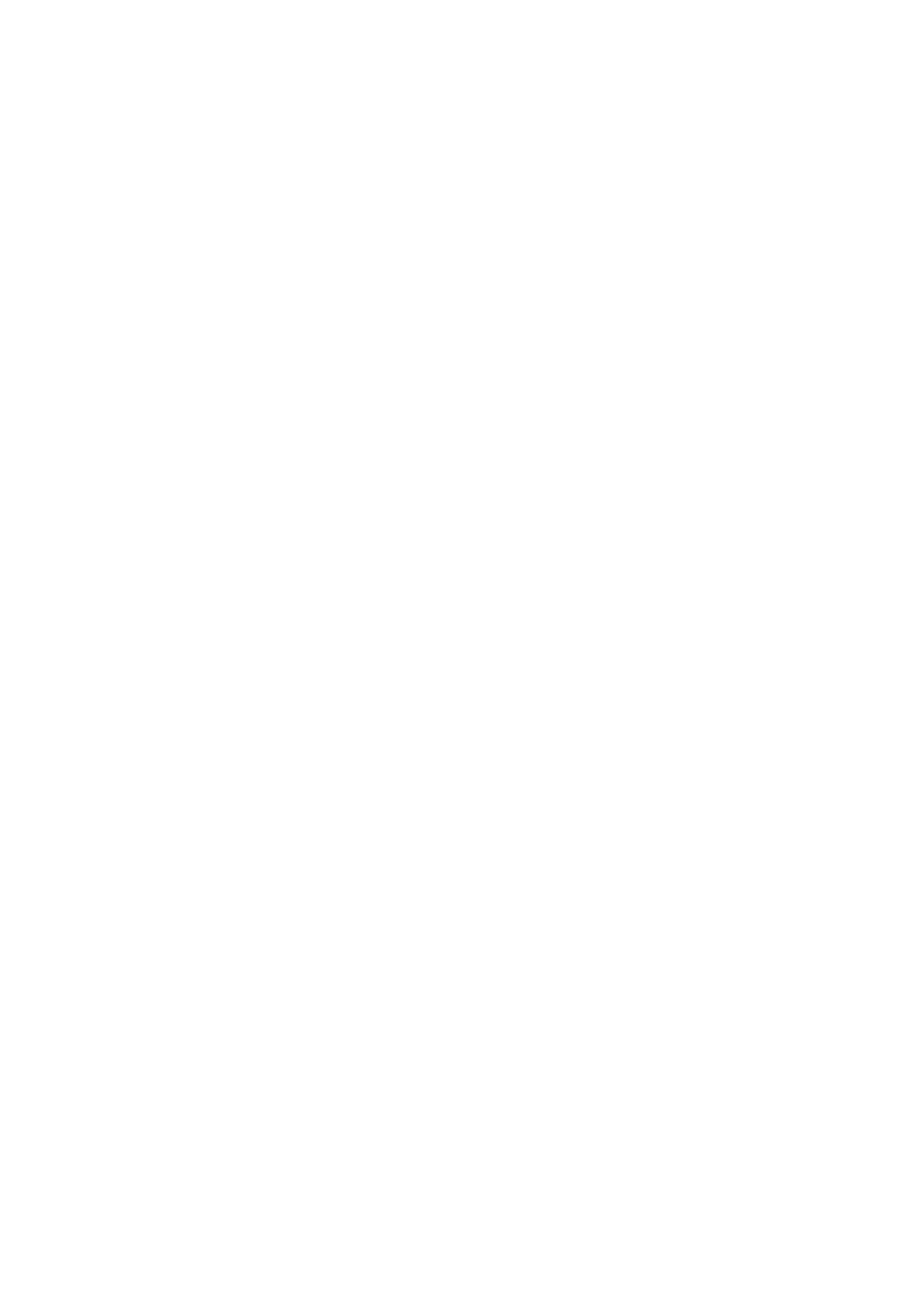### CHAPTER ONE

## LEXICOGRAPHICAL PLANNING AND OFFICIAL IDEOLOGY: THE CASE OF CHINA'S NATIONAL PLANS FOR THE COMPILATION AND PUBLICATION OF LEXICOGRAPHICAL WORKS

### CHIARA BERTULESSI

#### **Abstract**

In the history of the People's Republic of China, the country's political leadership has always attached great importance to developing its lexicographical sector and to the role of dictionaries within society. Since the mid-1970s, the Chinese government has issued and implemented three National Plans in the field of lexicography (1975-1985; 1988-2000; 2013- 2025), intended to promote the compilation, revision, and publication of reference works in the country.

Adopting the theoretical framework of critical lexicography, the present article addresses the topic of the interplay between lexicographical activities and ideology. Specifically, it proposes an analysis of three official documents that were issued by relevant Chinese organizations to introduce and announce the implementation of each lexicographical Plan. The key purpose of the article is thus to discuss, through the analysis of the selected documents, the ways in which the official ideology and the leadership's goals participate in framing the guiding principles and objectives of lexicographical activities in the People's Republic of China.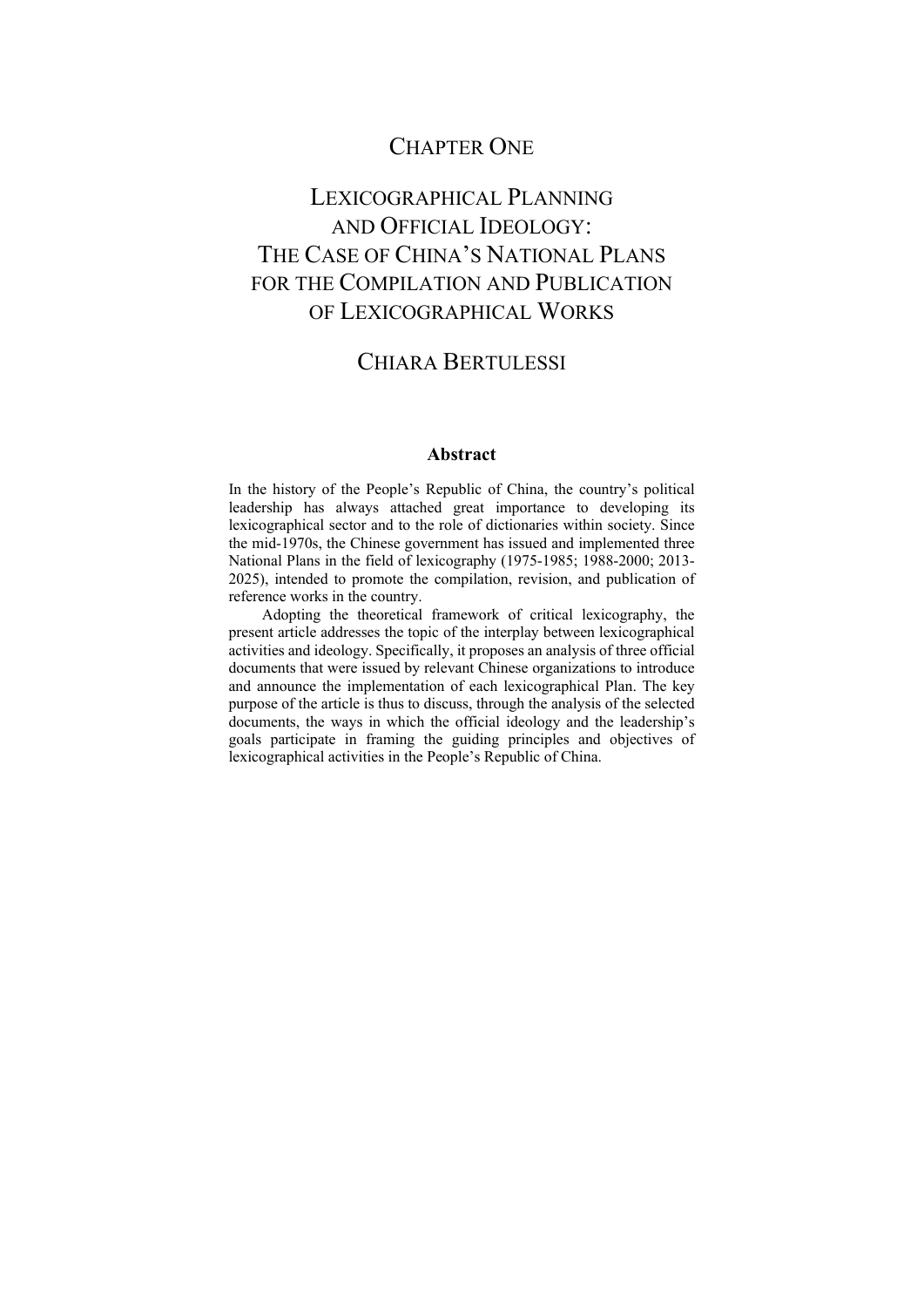#### **1. Introduction: Theoretical framework and main objectives**

Chinese language lexicography can draw on an ancient and well-established tradition. Studies in the field show that proto-lexicographical works existed in China in pre-imperial times, mainly in the form of primers compiled for the purpose of learning characters. Works dating to the Han Dynasty (206 BC-220 AD), like the *Erya* 尔雅 (third century BC) and the *Shuowen jiezi* 说文解字 (second century AD), are generally acknowledged as the oldestknown dictionaries of the Chinese language establishing the principles of Chinese lexicography (Xue 1982; Creamer 1986, 1991; Ming 2006; Yong and Peng 2008). From the Han Dynasty to the twentieth century, lexicography blossomed in China, with the compilation, among many others, of monumental works like the *Kangxi zidian* 康熙字典, the eighteenthcentury dictionary commissioned by Emperor Kangxi of the Qing Dynasty (1644-1911) (Yong and Peng 2008).

After the founding of the People's Republic of China (1949) (hereinafter PRC), the new political leadership guided by the Chinese Communist Party engaged in a national project for language reform. Also relying on the efforts already put forth by Chinese intellectuals in the previous decades, in the second half of the 1950s the leadership defined the three main objectives of such reform: the standardization and popularization of the 'common language' or *putonghua* 普通话, the simplification of the Chinese characters to boost literacy, and the creation of a new romanization system for the Chinese language (*pinyin* 拼音) (De Francis 1950; Yin and Baldauf 1990, 282). With language standardization, lexicographical activities acquired even greater importance in the country: language dictionaries, in particular, took on a central role in the definition and prescription of the linguistic standards of the common language (Guowuyuan 1956).

The present article addresses the topic of lexicographical planning in the PRC. Specifically, the article examines the three National Plans issued since the mid-1970s by the Chinese government to boost and regulate the compilation and publication of lexicographical works in the country. Through the analysis of three documents published by the relevant governmental agencies to introduce the publication of the Plans, I focus on the interplay between lexicography and ideology. Foregrounding the role of the official ideology within a specific political and historical context, the theoretical framework of critical lexicography is here adopted. By critical lexicography, I refer to the research field that falls within the scope of metalexicography and which aims to study and assess the function that lexicographical activities and works play in the reception, consolidation,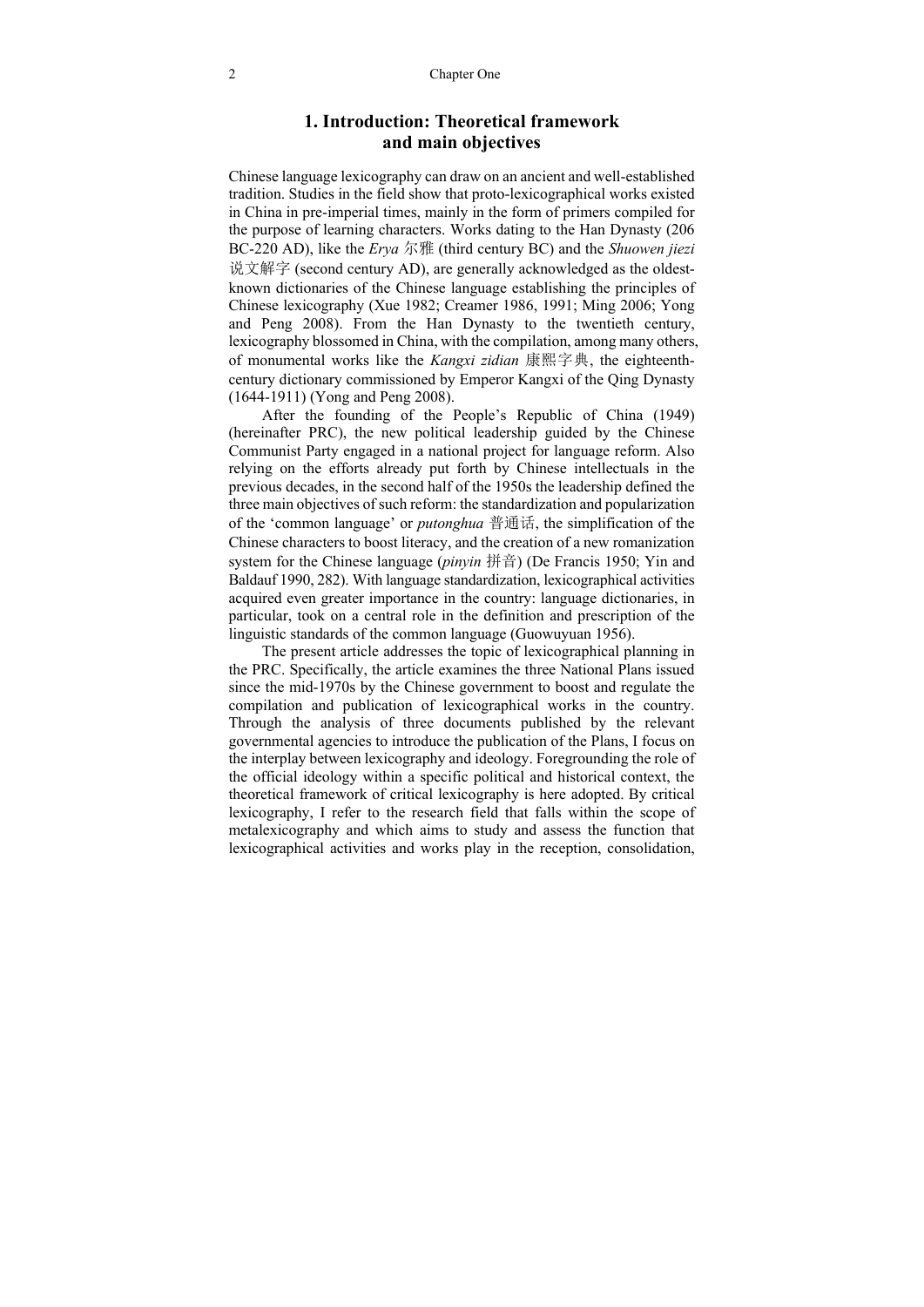and reproduction of the dominant ideology (Fairclough 1989) and, generally speaking, of a specific representation of reality within a given context (Benson 2001; Hornscheidt 2008; Rodríguez Barcia 2012; Chen 2015). 1 As Joshua Fishman (1995, 34) puts it, "we must interpret dictionaries in context and see them both as resultant of and constructive of their contexts".

Following Hodge and Kress (1979, 6), ideology is defined as "a systematic body of ideas, organized from a particular point of view", a concept that in the two scholars' view also includes political ideologies. Moreover, relying on Reisigl and Wodak's (2009, 88) definition of the concept, ideology—and, in this case, official ideology—is understood "as an (often) one-sided perspective or world view composed of related mental representations, convictions, opinions, attitudes, and evaluations, which is shared by members of a specific social group". Thus, in this article I define official ideology as the "systematic body of ideas" intended as contributing to the maintenance and the (discursive) legitimization of the leadership's political power in the PRC, organized from the point of view and shared by members of the Chinese political leadership.

Therefore, the main purpose of the article is to discuss the ways in which the official political ideology participates in framing both the guiding principles and the objectives of lexicographical activities in the PRC. In the paragraphs that follow, I will show how dictionaries, and reference works in general, are always presented in the documents analyzed both as tools in service of and influenced by not only cultural, linguistic, and social needs, but also ideological and political needs. Given the different historical moments in which the Plans were issued (1975, 1988 and 2013), the analysis also adopts a diachronic perspective to identify the changes in the ways in which the political objectives associated to the field of lexicography have changed since the mid-1970s. In this regard, I argue that the analysis of the selected sources can contribute to the discussion on the functions that the political leadership of the PRC has attributed to the compilation and the publication of reference works both in the past and in the present time.

As will be shown below, despite the different historical periods in which they were published, the language employed in the documents introducing the National Plans can, in many respects, be considered a manifestation of what Michael Schoenhals (1992) has defined as "formalised language", considered as a "form of power managed and maintained by the state". This refers to the consistent use of a "restricted code" by Party

<sup>&</sup>lt;sup>1</sup> Critical lexicography should here be understood as related, but different in purpose and approach, to lexicographical or dictionary criticism, the latter being mainly concerned with the qualitative analysis of lexicographical works (Hornscheidt 2008; Rodríguez Barcia 2012; Nielsen 2018).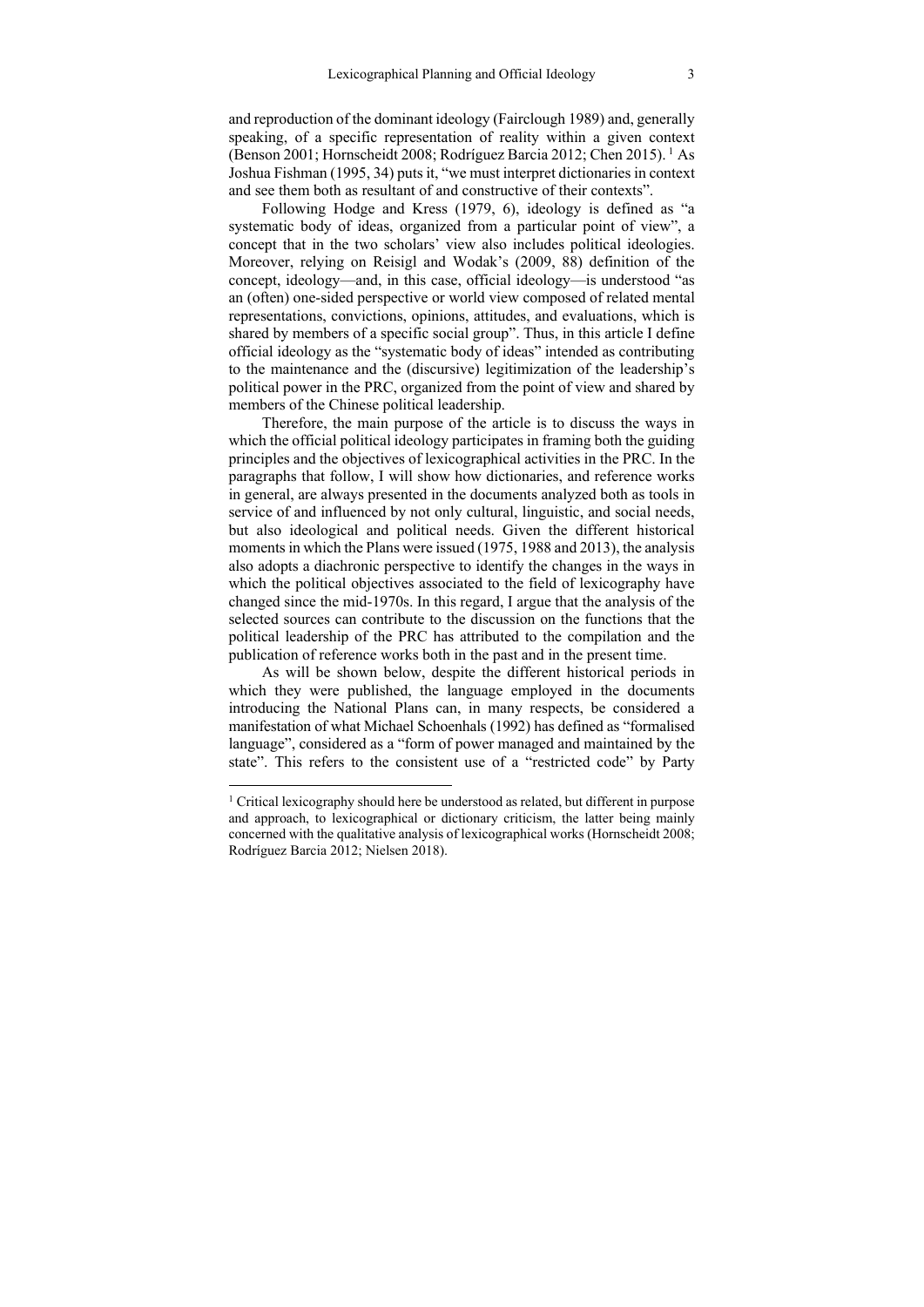officials and in Chinese official political discourse in general. A distinctive feature of Chinese formalized language, which was largely shaped during the Maoist period, is the recurrent resort to "formulations", or *tifa* 提法, fixed formulations and slogans that represent the correct and prescribed "ways of putting things", or terminology, to be employed in political discourse (Schoenhals 1992, 1 ff.; Link 2008, 274-278).

Although it is beyond the scope of this article to discuss the meanings and the ideological implications of the official formulations included in the documents, their presence in the selected resources will be analyzed in relation to the function that these assume in framing, in the Plans, the role of lexicographical activities in the country. Specifically, these official formulations will be regarded as the manifestations, on the discursive and linguistic level, of the official ideology (as defined above in this paragraph) in the different historical and socio-political contexts in which the Plans were drafted and issued.

#### **2. China's national lexicographical plans: An overview**

Since the founding of the PRC and, specifically, since the mid-1970s, the Chinese government has promoted three National Plans in the field of lexicography. The purpose of the Plans has been to boost activities aimed at the compilation and the publication of lexicographical works in the country and they have been issued by governmental agencies in charge of the administration and regulation of the country's publication and media activities.

#### *2.1 The First (1975-1985) and Second Plan (1988-2000)*

The first Plan was issued in 1975, following a significant symposium held in Guangzhou between May 23 and June 17 of the same year. The event was convened by the State Publishing Administration (*Guojia chuban shiye guanliju* 国家出版事业管理局, "SPA") and the Ministry of Education (*Jiaoyubu* 教育部), with the approval of the State Council (*Guowuyuan* 国 务院) and was given the title of "Symposium for the Planning of Compilation and Publication of Chinese and Foreign Language Dictionaries" (*Zhongwai yuwen cidian bianxie chuban guihua zuotanhui* 中外语文词典编写出版规 划座谈会)<sup>2</sup> (SPA 1975, 251). The symposium gathered more than a

<sup>&</sup>lt;sup>2</sup> In modern Chinese there is not a unique term that corresponds to the English words "lexicography" and "lexicographical works". Based on the common usage of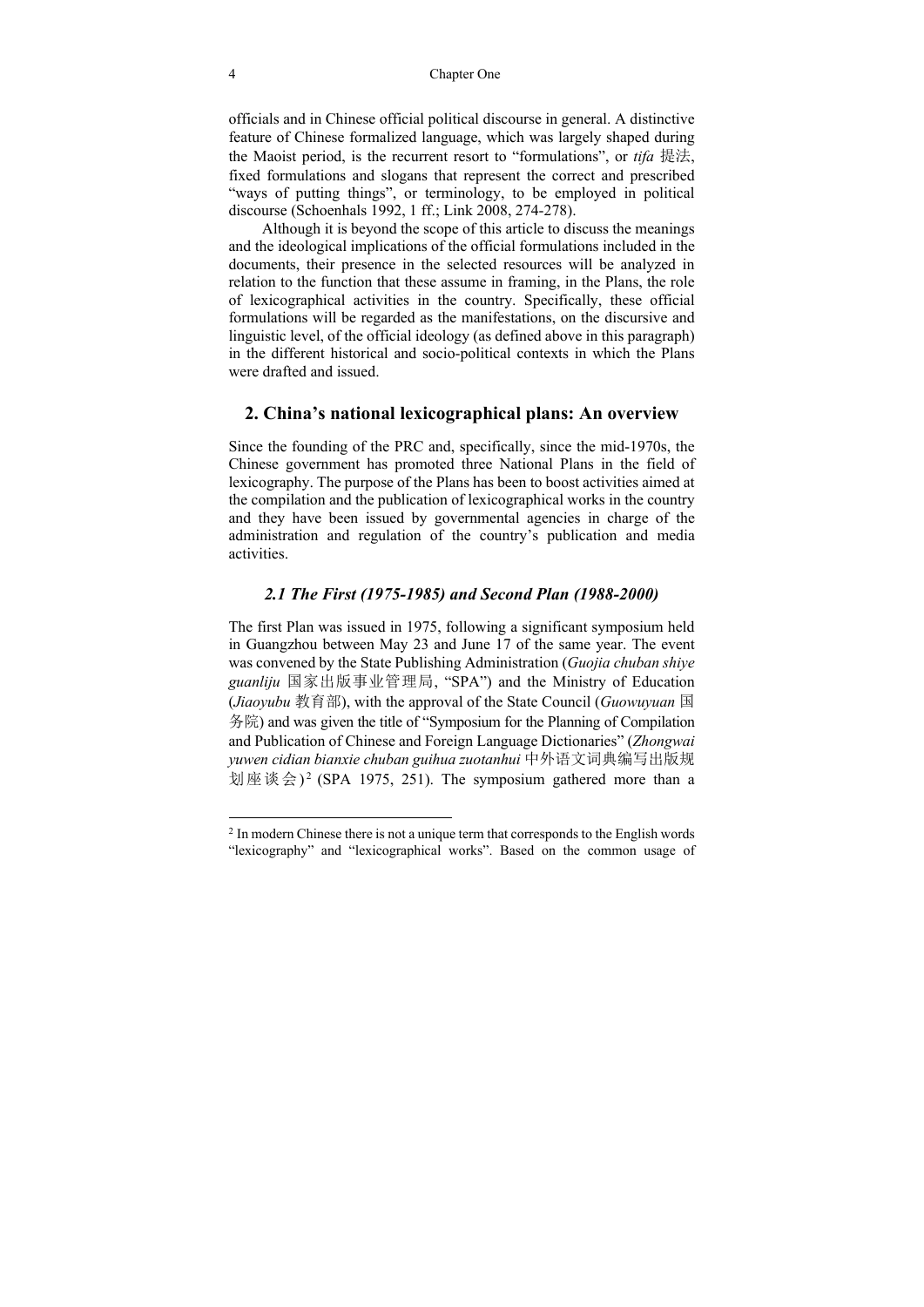hundred people, including members of China's cultural and educational circles, publishing houses, scholars, and experts in the relevant fields, as well as ordinary citizens, or, as stated in the document, representatives of "workers, peasants and soldiers" (*gong nong bing*工农兵) (SPA 1975, 251). The first Plan stipulated the compilation and publication of 160 language dictionaries, including both monolingual Chinese dictionaries and bilingual and foreign language dictionaries, to be published between 1975 and 1985. This ten-year Plan was expected to be carried out in two phases: the first (1975-1980) was intended to lead to the publication of 25 Chinese language dictionaries and 78 foreign language dictionaries, while the second (1980- 1985) was aimed at the publication of 6 Chinese language dictionaries and 50 foreign language dictionaries (SPA 1975, 253). Among the 160 dictionaries to be published, new dictionaries outnumbered those which were only to be subject to revision. Moreover, the number of foreign language dictionaries expected to be published during the implementation of the first Plan (1975-1985) was considerably higher than the number of Chinese language dictionaries (SPA 1975, 256-265; Wei 2015, 2-3).<sup>3</sup> Wei Xiangqing (2015, 2-3), who has conducted extensive research on the Plans and the development of contemporary Chinese lexicography (Wei et al. 2014; Wei 2015), argues that the leadership's choice to plan more foreign language dictionaries than Chinese language works should be assessed in relation to the political and historical situation of China during that period. China's political instability had a negative influence on lexicographical activities and the publishing sector, and the number of foreign language dictionaries was extremely limited at the time. The decisions adopted during the 1975 symposium were thus aimed at reducing the gap in the different types of dictionaries available to Chinese users. It should also be noted that the 1975 symposium was held at a time of strong social and political instability, also due to the negative impact that national political campaigns like the Cultural Revolution and the "Criticize Lin, Criticize Confucius"

lexicographical terminology by contemporary Chinese scholars, in the present article I use the word "dictionary" to translate the Chinese *cidian* 词典 (or "word dictionary", which is mainly to refer to language dictionaries) and "lexicographical works" to translate the more general term *cishu* 辞书.<br><sup>3</sup> Among these, the main foreign languages involved were English, Russian, French,

German, Japanese, Spanish, along with North Korean language, Arabic, Vietnamese, Indonesian, Hindi, Greek, and even Esperanto. The languages are listed in decreasing order, based on the number of dictionaries planned for each language and according to the data collected by Wei (2015).